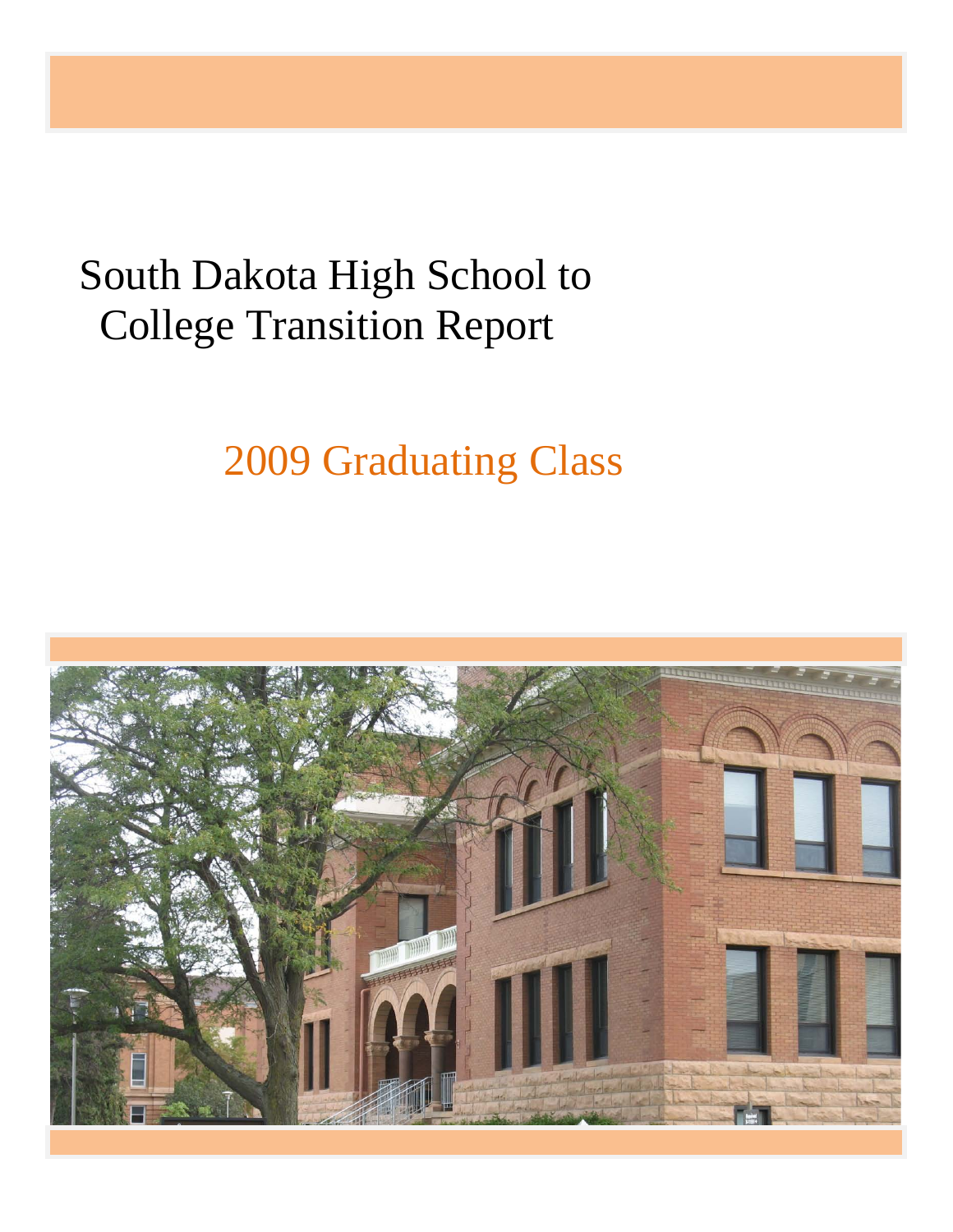

*Terry Baloun* Highmore, SD President

*Kathryn Johnson* Hill City, SD Vice President

*James O. Hansen* Pierre, SD Secretary

*Randy Schaefer* Madison, SD Member

*Harvey C. Jewett* Aberdeen, SD Member

*Dean Krogman* Brookings, SD Member

*Randall K. Morris* Spearfish, SD Member

*Carole Pagones* Sioux Falls, SD Member

*Patrick Weber* Vermillion, SD Student Regent

*Executive Director & CEO* Jack Warner

*Chief Academic Officer* Samuel B. Gingerich

Copyright 2010 by the South Dakota Board of Regents All rights reserved

Additional copies of this report are available by contacting:

South Dakota Board of Regents 306 East Capital Avenue, Suite 200 Pierre, SD 57501 605-773-3455 [http://www.sdbor.edu](mailto:pault@sdbor.edu)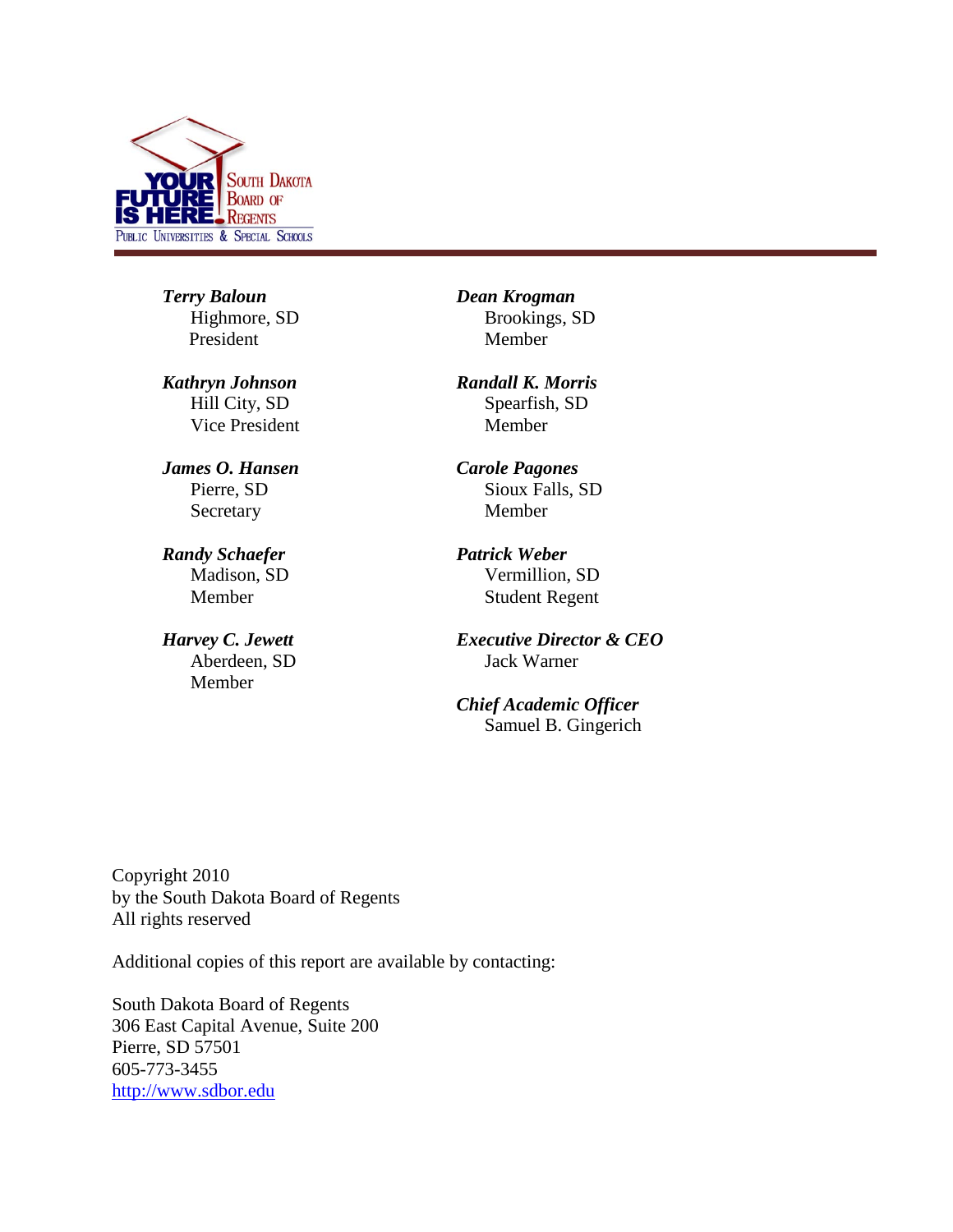### **Table of Contents**

|                                                      | $\mathbf{1}$   |
|------------------------------------------------------|----------------|
| <b>2009 High School Graduating Class</b>             |                |
|                                                      | $\overline{4}$ |
|                                                      | 5              |
|                                                      | 6              |
| <b>College Readiness</b>                             |                |
|                                                      | 7              |
|                                                      | 8              |
|                                                      | 9              |
|                                                      | 10             |
| <b>First Year College Retention</b>                  |                |
|                                                      | 11             |
|                                                      | 11             |
| <b>Remedial Performance</b>                          |                |
|                                                      | 13             |
|                                                      | 14             |
|                                                      | 15             |
| <b>Performance Indicators</b>                        |                |
|                                                      | 16             |
|                                                      | 17             |
| Opportunity Scholarship & Regents Scholar Recipients | 18             |
|                                                      | 19             |
| <b>References &amp; Appendices</b>                   |                |
|                                                      | 20             |
|                                                      | 21             |
|                                                      | 22             |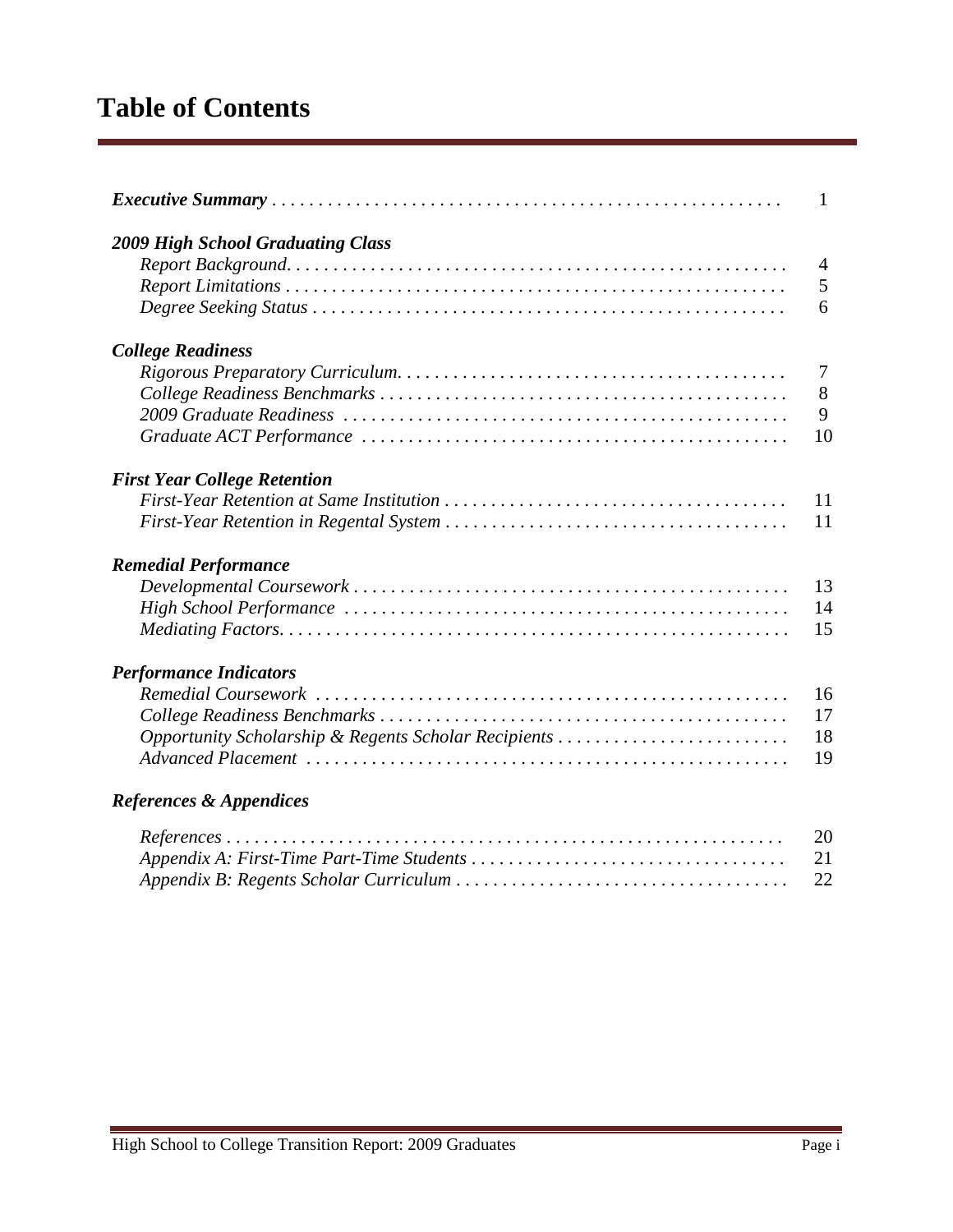## **List of Tables & Figures**

| Table ES.1: SD High School Graduates Entering Regental Institutions Between 04-05             | 3  |
|-----------------------------------------------------------------------------------------------|----|
| Figure 1: Percentage of 2009 Graduates from each County who Entered the Regental System       | 5  |
| Figure 2: Percentage of Graduates from SD High Schools Entering the Regental System           | 6  |
| Table 1: Admission by Institution for High School Graduate as Full Time Students              | 6  |
| Table 2: South Dakota High School Advanced and Distinguished Graduation Requirements          | 7  |
|                                                                                               | 8  |
| Table 3: Percentage of Students Meeting ACT College Readiness Benchmarks                      | 8  |
| Figure 4: ACT College Readiness Benchmark Attainment                                          | 9  |
| Figure 5: Comparison of Average ACT Composite Scores for High School Graduates                | 10 |
| Table 4: ACT Composite and Sub-Score Performance for Graduates Entering Regental System       | 10 |
| Table 5: Graduates Retained at Same Institution Spring 2010                                   | 11 |
| Table 6: Graduates Completed Fall & Spring in Regental System                                 | 12 |
|                                                                                               | 13 |
| Figure 6: Comparison of Percentage of High Schools with No Students in Remedial Education     | 14 |
| Table 8: Six Year Trend for Number of High Schools with Graduates in Remedial Courses         | 14 |
| Figure 7: Comparison of Remedial and General Education Enrollments by Institution             | 15 |
| Table 9: 2009 High School Graduates Remedial Placement According to Ethnicity Classification. | 15 |
| Table 10: 2009 High School Graduates Performance Based on Key Indicators                      | 16 |
| Figure 8: 2009 Graduate Retention According to College Readiness Benchmarks                   | 17 |
| Figure 9: 2009 Graduate GPA According to College Readiness Benchmarks                         | 17 |
| Figure 10: Percentage of High Schools with Graduates Enrolled as SDOS Recipients              | 18 |
| Figure 11: Percentage of Graduates Completing Advanced Placement Coursework                   | 19 |
|                                                                                               | 21 |
| Table 12: Graduates Completed Fall & Spring in Regental System                                | 21 |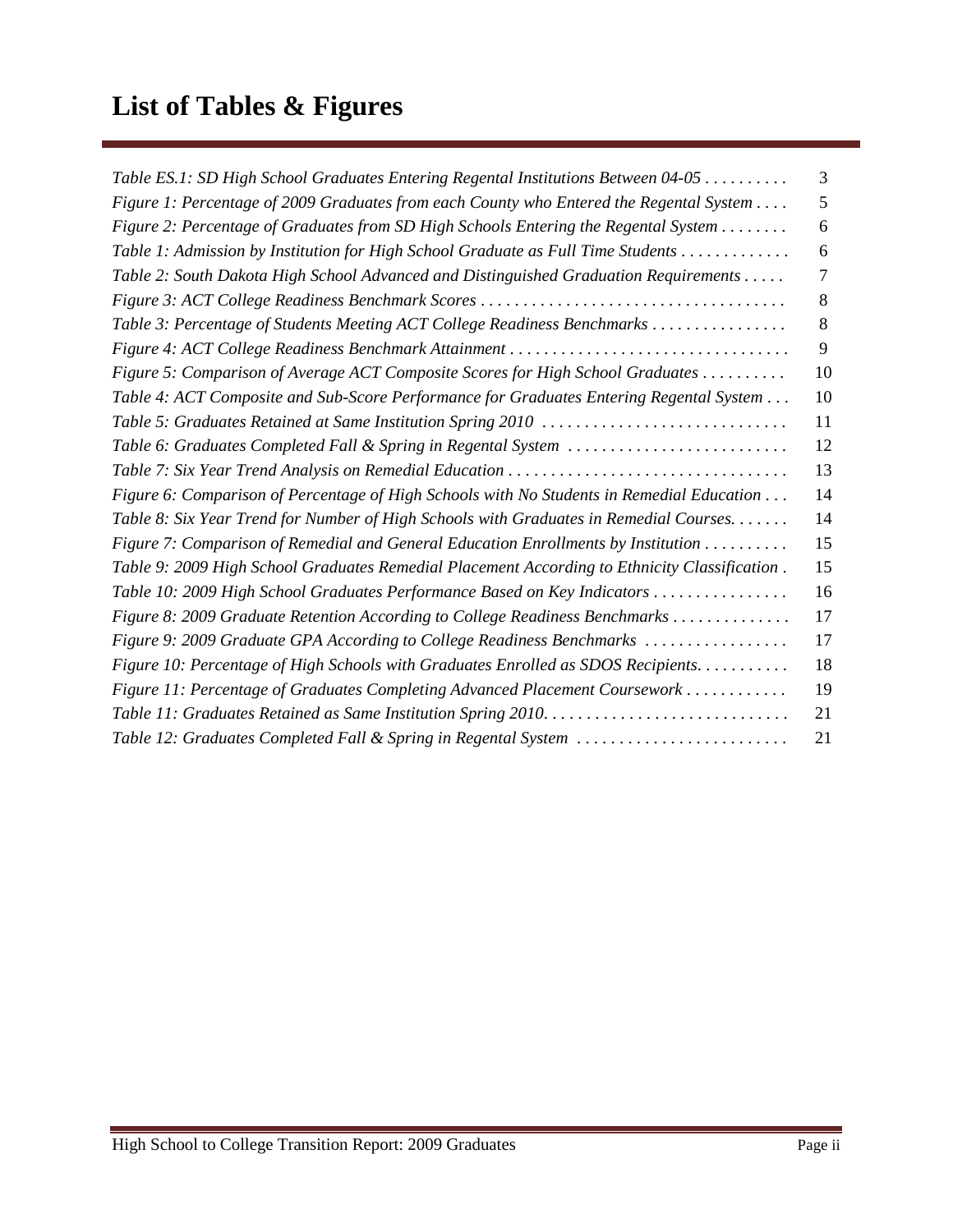### **Executive Summary**

The South Dakota *High School to College Transition Report* is an annual report developed by the South Dakota Board of Regents intended to further develop communication between South Dakota high schools and the Regental system. High school administrators are provided a range of valuable data (e.g., ACT scores, first-year GPA, retention, remedial enrollment, advanced placement, etc.) for their graduates after the first year of college to better ensure that these students are adequately prepared for success at the post-secondary level. The report itself is divided into four major sections (in addition to performance indicators noted at the end of the report), and the critical data points for each are highlighted in the following sections.

#### *2009 Graduating Class*

During the 2009-10 academic year, a total of 2,736 of the South Dakota High School Graduating Class of 2009 entered Regental institutions on a full-time basis in Fall 2009. These students represented 32% of the 8,683 graduates from South Dakota high schools, and this percentage is up slightly from the 31% of graduates enrolled in 2008. When noting that 72% of South Dakota high school graduates go on to some form of postsecondary education, the data indicates that the Regental system had maintained more than 46% of all graduates who continued their educational endeavors beyond high school.

Data were also reviewed this year to determine the geographic areas in the state with the highest enrollment counts, demonstrating that 21counties had 40% or more of their graduates attend one of the six Regental institutions (see Figure 1 & 2).



One hundred and fifty-nine (6%) of the firsttime, full-time students enrolled in associate degree programs, with the remainder (94%) enrolling in one of the more than 700 baccalaureate degree programs offered in the system.

### *College Readiness*

ACT Inc. recommends that all students take a college preparatory curriculum (4 years of English and 3 years each of Mathematics, Social Studies, and Science). Students who complete a college preparatory curriculum have consistently scored higher on the ACT. ACT Inc. also established the ACT *College Readiness Benchmarks*, which align student ACTsubject area scores with their performance in entry-level college courses. These Benchmarks are the minimum ACT scores a student must achieve to ensure at least a 50% chance of achieving a B or higher, or at least a 75-80% chance of achieving a C or higher in specific first-year college courses. Using these Benchmarks, students can be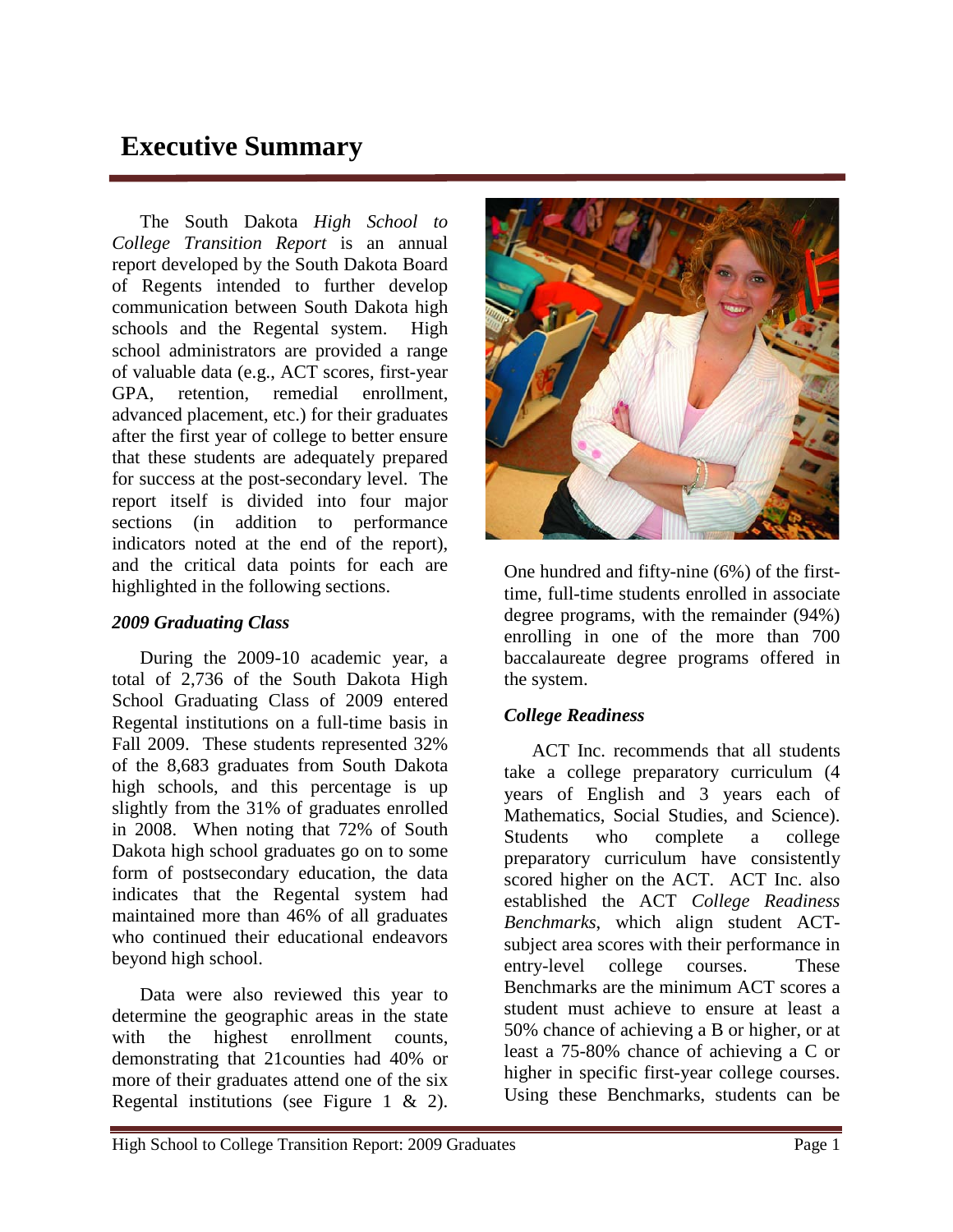placed into one of three Benchmark categories: those who failed to meet any of the Benchmarks, those who met one to three Benchmarks, or those who met all four Benchmarks. When examining these three categories for the 2,736 South Dakota high school graduates, 32% had met all four Benchmarks, with the majority meeting between one and three (57%), followed by those failing to meet any of the Benchmarks  $(11\%)$ .

According to the ACT (2009) South Dakota profile report, the average ACT score for the seniors tested in 2009 was a 22.0, slightly higher than the national average (21.1). The average composite ACT score of those graduates entering the system on a full-time basis was 23.0, down slightly from the 2008 average of 23.1. For those who entered on a part-time basis, the average composite score was 20.1, a little lower than the 2008 graduating class.

#### *First Year College Retention*

Colleges and universities throughout the country place considerable effort on retaining students during their first year of postsecondary education. National data indicates that only 77% of first-time, fulltime students returned to their same institution their second year. The average for the six Regental institutions is slightly below the national average (72% for all students), and data in this report depicts the percentage of students who were retained at the same institution into their spring semester. Overall, 2,491 (91%) of the graduates were retained into the spring, having returned to the same institution after their first semester. Because of the common student data system employed at the six campuses, student retention can also be assessed by evaluating the number of students who not only returned to the same institution, but by determining student

overall retention in the system (e.g., returned to a different institution after the first semester). When examining retention in this light, 2,500 (91%) of the 2009 graduates had been retained in the Regental system having completed coursework during both the fall and spring semesters.

#### *Remedial Performance*

Students are placed into remedial English and Mathematics courses based on their ACT English and ACT Mathematics scores. Students with ACT English scores below 18 and/or ACT Mathematics scores below 20 are placed into remedial courses. Students may challenge their placement by sitting for the ACT COMPASS placement examinations. Since the analyses in this report is based on the ACT sub-scores of entering freshmen, the number of students reportedly placed in remedial courses is usually higher than the number of students who enroll in remedial courses because a set of students use the COMPASS exam to demonstrate that they are ready for collegelevel courses.

Graduates requiring remedial education was at an all time low in 2007, with only 26% of all students enrolling in developmental coursework. For the 2009 graduates, this percentage increased to 29% which is still 1% lower than the level set in 2006. A number of students required remedial English (371 or 14%) which resulted in a 3% increase when compared to 2008 numbers. Those requiring some form of Math remediation also increased slightly (661 or 24%), yet overall remediation in this area has declined by 4% when compared with numbers reported just 5 years ago. One particularly alarming trend identified in the remedial data is the fact that African Americans were three times as likely to be placed into two developmental courses when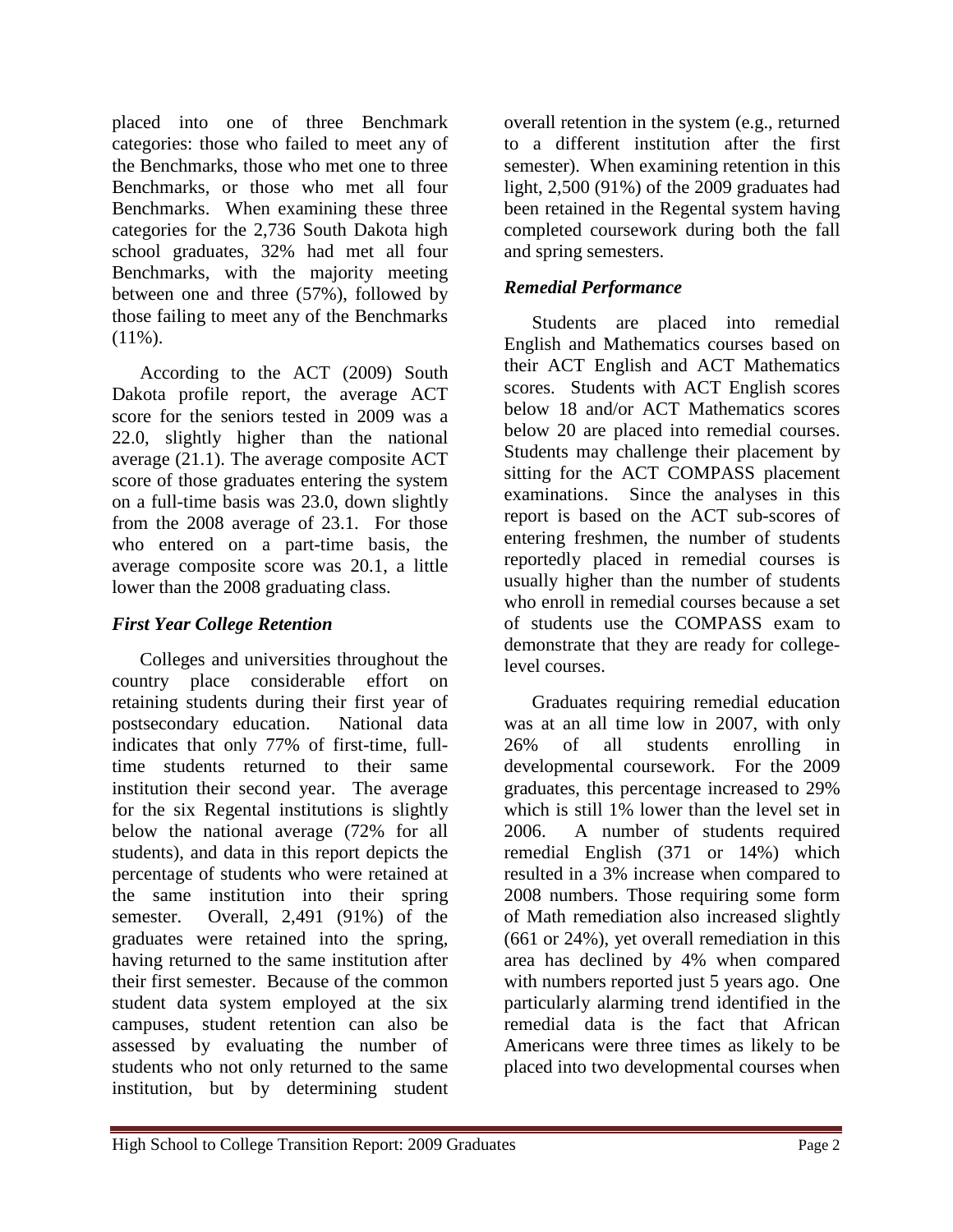| <b>South Dakota High School Graduates Entering Regental Institutions Between 2004-2009</b> | Table ES.1 |       |       |            |             |             |
|--------------------------------------------------------------------------------------------|------------|-------|-------|------------|-------------|-------------|
|                                                                                            | 2004       | 2005  | 2006  | 2007       | 2008        | 2009        |
| # Entering Cohort                                                                          | 2,796      | 2,690 | 2,786 | 2,665      | 2,791       | 2,736       |
| % of SD Graduates Entering Regental System                                                 | 28%        | 29%   | 30%   | <b>29%</b> | 31%         | <b>32%</b>  |
| Average ACT composite score                                                                | 22.5       | 22.5  | 22.7  | 23.2       | <b>23.1</b> | <b>23.0</b> |
| % awarded credit for CBAP                                                                  | 7.9%       | 9.3%  | 10.0% | 10.8%      | 11.5%       | 12.6%       |
| % requiring English Remedial Courses                                                       | 13%        | 14%   | 13%   | 9%         | <b>14%</b>  | 13.6%       |
| % requiring Mathematics Remedial Courses                                                   | 27%        | 25%   | 25%   | 21%        | <b>22%</b>  | 24.2%       |
| % of unduplicated remedial enrollments                                                     | 31.8%      | 30.8% | 30.0% | 26%        | 27.9%       | 29.1%       |
| Average GPA of those in remedial courses                                                   | 2.25       | 2.32  | 2.30  | 2.32       | 2.30        | 2.33        |
| Average GPA of those in general education courses                                          | 2.97       | 2.98  | 2.97  | 2.99       | 2.93        | 2.99        |
| Average GPA of all students                                                                | 2.79       | 2.82  | 2.82  | 2.85       | <b>2.80</b> | 2.84        |
| <b>SD Opportunity Scholarship Recipients</b>                                               | 655        | 693   | 763   | 890        | 918         | 890         |

compared to their white counterparts in the Regental system (8% vs. 24%).

Table ES.1 provides a comprehensive set of trend data from South Dakota high school graduates entering Board of Regents universities over a six-year period, between 2004 and 2009, revealing a number of significant changes. Despite the fact that remedial enrollment has increased this past year, the trend data depicts continued progress in the efforts of South Dakota high schools to ensure graduates are prepared for their entry into postsecondary education.

#### *Recommended Actions for Parents and Students*

An important implication for parents and students to consider regarding a successful transition into post-secondary education is the need to take the right courses in middle

school and high school. Preparation for success in college requires completion of rigorous academic courses in high school. For example, Algebra continues to serve as a *gateway* course and school districts should provide and allow prepared students to take Algebra I in the  $8^{th}$  grade followed by at least four years of higher-level mathematics in high school that includes Algebra II, Geometry, Trigonometry and Pre-Calculus.

Finally, there are two reasons why it is important that one considers making cost effective decisions while students are in high school. First, a three credit remedial course cost \$762, an additional expense for those students who are unable to begin taking general education coursework at the start of their post-secondary career. Second, remedial courses extend the amount of time it takes to earn a degree because they do not count towards a degree.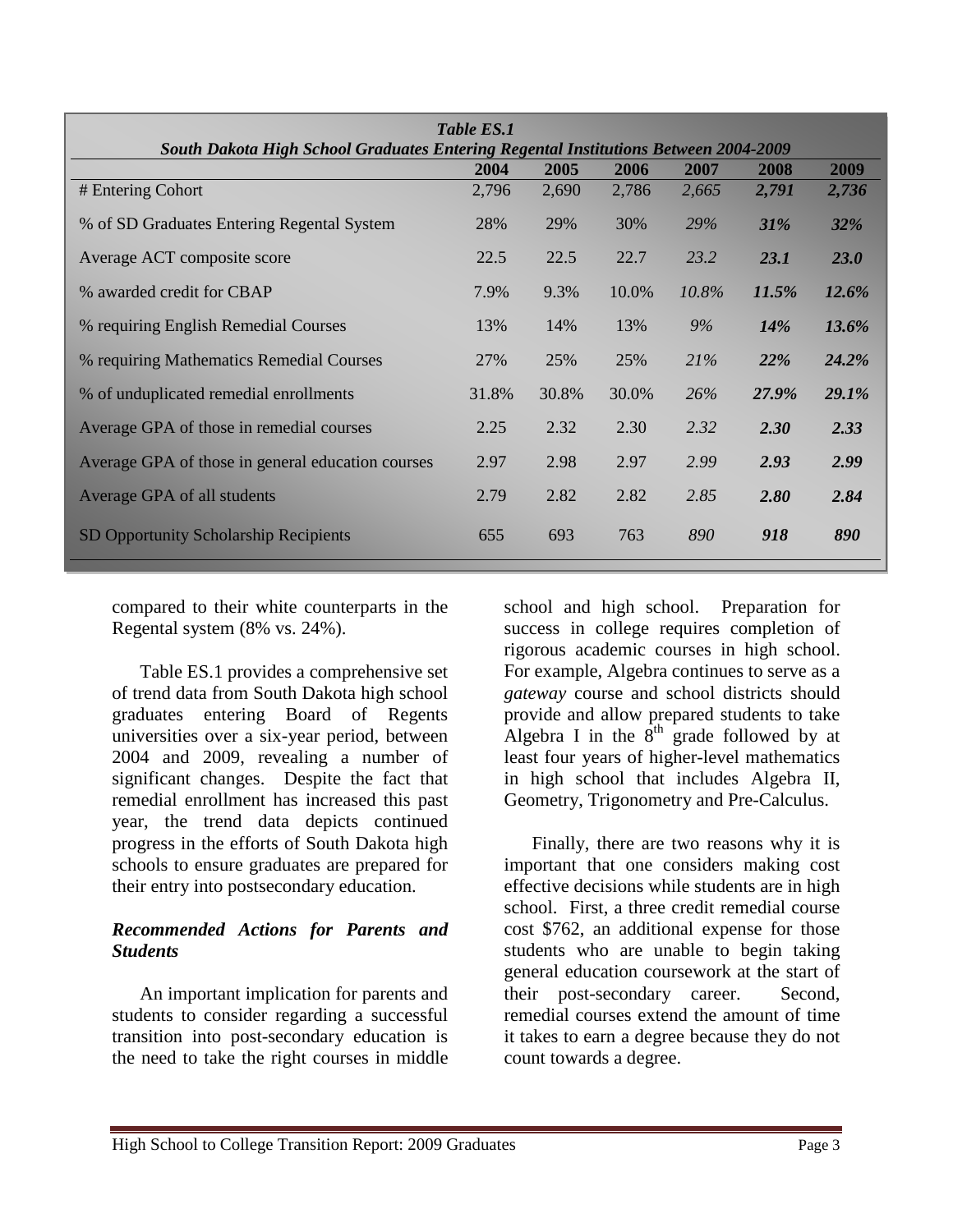### **2009 High School Graduating Class**

The *South Dakota High School to College Transition Report* includes information on the cohort of South Dakota high school graduates who entered Board of Regents universities in Fall 2009 who: 1) graduated from a South Dakota high school in 2009; 2) were first-time students enrolled for 12 or more semester credit hours on the Fall 2009 term census date (10th day of classes); and 3) were admitted to a baccalaureate or associate degree program. A limited amount of information is included on students who were enrolled for fewer than 12 semester credit hours on the Fall 2009 term census date (see Appendix A).

#### *Report Background*

The transition report was first developed in 1995 to enrich the data available to South Dakota school districts as they make curricular decisions to increase preparation of students seeking to pursue their postsecondary career after graduation. Overall, the purpose of the report is threefold including the desire to enhance communication between high schools and the public universities governed by the South Dakota Board of Regents. It is our belief that by providing high schools with information about their graduates' readiness for postsecondary education it further facilitates necessary collaboration between universities, high schools, and parents to ensure that students are prepared to be successful in college.

In addition to this narrative report, a series of documents are mailed to the principal, superintendent, and school board president from each high school. Each individual district report identifies the Regental institutions in which their students



enrolled, admissions criteria status, the graduates' first year performance in college (GPA, retention, and credit hour completion), remedial placement in English and Mathematics, ACT performance, as well as performance based on a variety of demographic characteristics (remediation, College Readiness, Opportunity Scholarship status, or Advanced Placement coursework). This updated report is intended to further the important collaboration efforts between K-12 and Higher Education which would improve the readiness of high school graduates for postsecondary education.

Based on this partnership, we seek to decrease the number of students underprepared for postsecondary learning while increasing the number of students who are prepared to take full advantage of the academic opportunities offered by universities. Additionally, we report on students taking part in the Opportunity Scholarship program and Advanced Placement in an effort to emphasize the importance of these programs for postsecondary and future workforce success.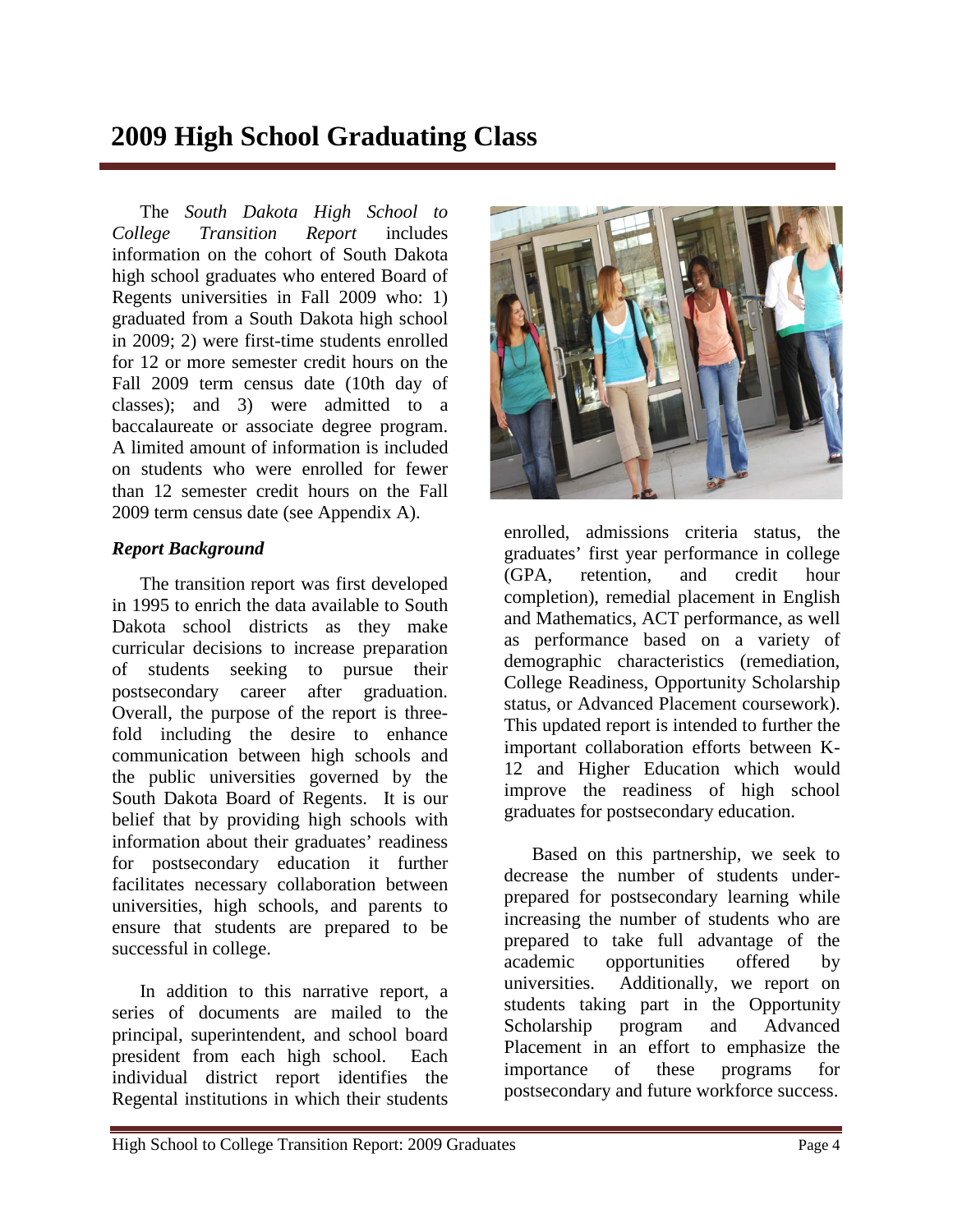#### *Report Limitations*

It is important to understand that the *South Dakota High School to College Transition Report* is only one source of information that high schools may use to assess the preparation of students for postsecondary education. It does NOT compare the quality of high schools, report on all of the high school graduates, or analyze the high schools' class offerings. For instance, a total of 8,683 students graduated from South Dakota high schools in 2009, and a total of 2,880 (or 33%) of these graduates attended one of the six public universities during the Fall 2009 semester. These students represent 174 high schools, with significant variation in the number of students from the various high schools entering the Regental system. When matching student data from those that entered the system with information available from the South Dakota Department of Education (2010), it was evident that 30

public/private/tribal high schools had 50% or more of their students enroll at one of the six Regental institutions. When this data was further aggregated based on the school districts county location, there were 21 counties with 40% or more of their graduates who went on to the Regental system the year following graduation (see Figure 1). Data reported by The National Center for Higher Education Management Systems (2007a) indicates that South Dakota ranks first in the country (72%) for graduates going on to some form of postsecondary educational experience directly after high school. This data indicates that approximately 50% of all high school graduates who continue on to postsecondary education do so at one of the six Regental institutions. For instance, 72% (or 6,250) of South Dakota high school graduates go on to some form of postsecondary experience. The system itself attracted 46% of those students (or 2,880 when counting part-time students).

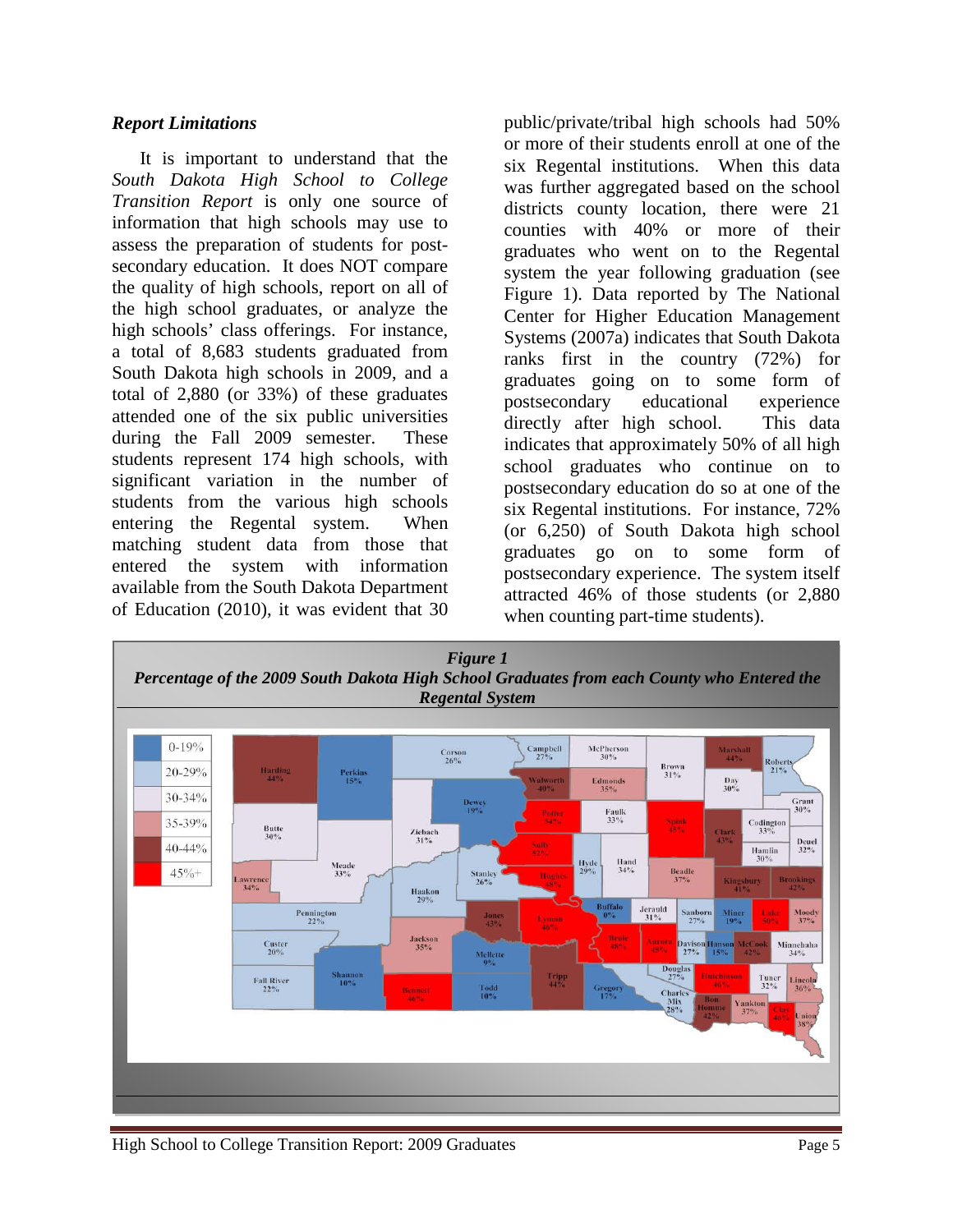

Additional data is needed to determine the academic performance indicators for the remaining 54% of the graduates who go on to postsecondary. This data is available through the National Student Clearinghouse, and the Board of Regents continues to collaborate with the Department of Education to obtain a more comprehensive picture of our graduates' postsecondary participation. Despite a lack of the comprehensive set of data on South Dakota graduates, the transition report does provide a useful snapshot of Regental students as they transition into their first year of college.

#### *Degree Seeking Status*

The Regental system in South Dakota has a unique dual mission for providing baccalaureate/graduate and associate degree programs. There are currently a total of 27 different associate degree programs offered at five of the six institutions, with more than

2,200 students enrolled during the 2009-10 academic year. Approximately half of those students are enrolled in or seeking enrollment into the Nursing program at USD. Of the 2,736 high school graduates from 2009, a total of 159 (6%) were admitted to associate degree programs (see Table 1). Additionally, the six institutions offer more than 700 baccalaureate degree programs, and the remaining 2,577 (94%) students were admitted to one of these degree programs.

For admission to baccalaureate degree programs, high school graduates must meet the minimum course requirements with an average grade of C and:

- 1. Rank in the top 60 percent of their high school graduating class; or
- 2. Obtain an ACT composite score of 18 (SAT-I score of 870) or above; or
- 3. Obtain a high school GPA of at least 2.6 on a 4.0 scale.

Students not meeting these baccalaureate degree programs can be admitted as exemptions, and each university may admit a group of students to baccalaureate programs, limited in size to 3 percent of the previous year's freshman class, at the discretion of the university.

| Table 1<br><b>Admission by Institution for High School</b><br><b>Graduates Entering Regental Institutions As</b><br><b>Full Time Students in Fall 2009</b> |                 |               |                           |  |  |  |  |
|------------------------------------------------------------------------------------------------------------------------------------------------------------|-----------------|---------------|---------------------------|--|--|--|--|
| Institution                                                                                                                                                | <b>Bachelor</b> | Associate     | Total                     |  |  |  |  |
| <b>BHSU</b>                                                                                                                                                | $296^{(11\%)}$  | $24^{(15\%)}$ | $320^{(12\%)}$            |  |  |  |  |
| <b>DSU</b>                                                                                                                                                 | $189^{(7\%)}$   | $5^{(3\%)}$   | $194^{(7%)}$              |  |  |  |  |
| <b>NSU</b>                                                                                                                                                 | $185^{(7\%)}$   | $30^{(19\%)}$ | $\frac{215}{167}^{(8\%)}$ |  |  |  |  |
| <b>SDSMT</b>                                                                                                                                               | $165^{(6%)}$    | $2^{(1\%)}$   |                           |  |  |  |  |

**SDSU** 1,210  $^{(47\%)}$  33  $^{(21\%)}$  1,243  $^{(45\%)}$ <br> **USD** 532  $^{(21\%)}$  65  $^{(41\%)}$  597  $^{(22\%)}$ 

**System** *2,577 (94%) 159 (6%) 2,736*

**USD**  $\frac{532^{(21\%)} }{2.577^{(94\%)} }$   $\frac{65^{(41\%)} }{159^{(6\%)} }$ 

| <b>High School to College Transition Report: 2009 Graduates</b> | <sup>o</sup> age 6 |
|-----------------------------------------------------------------|--------------------|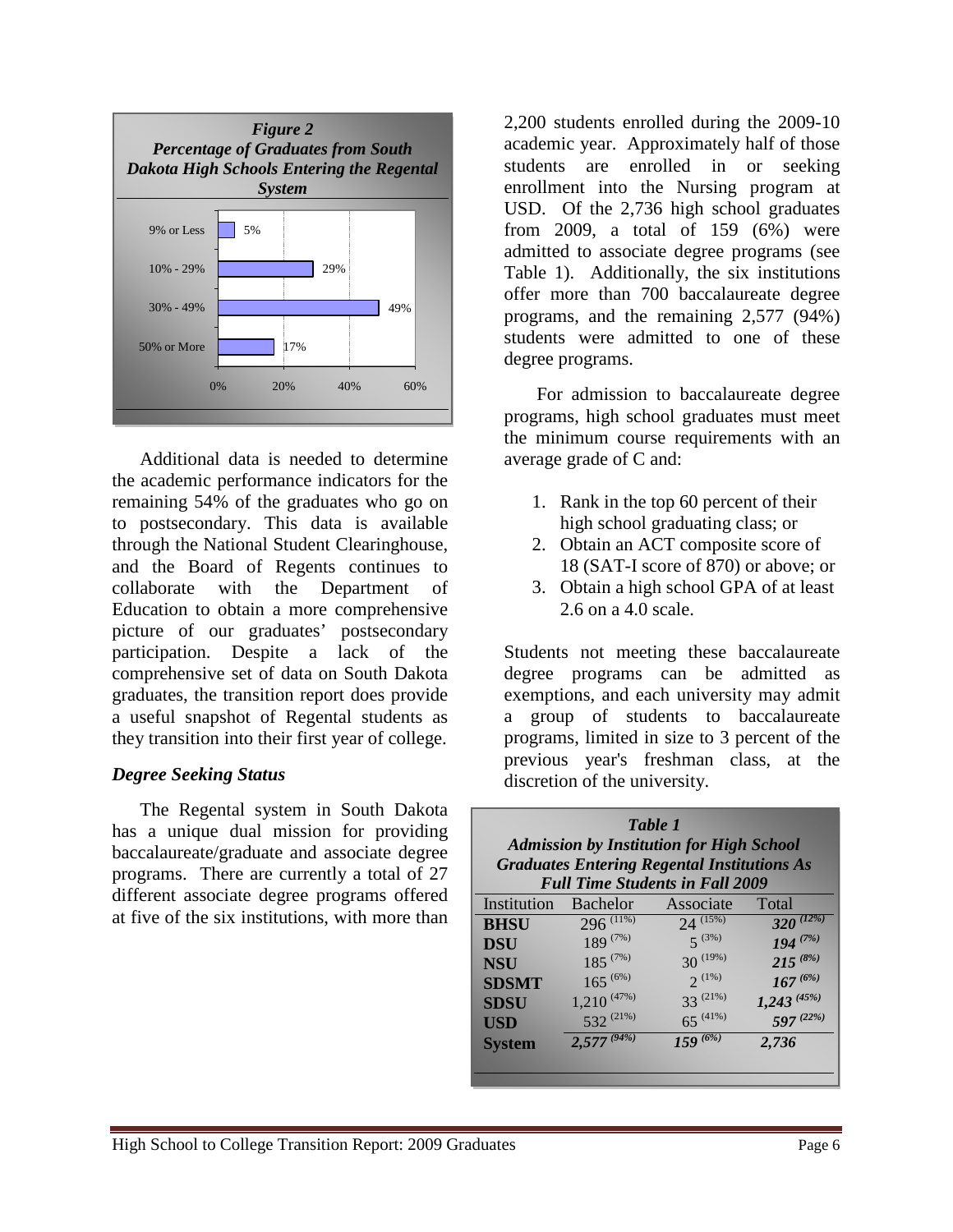### **College Readiness**

ACT Inc. (2005a) recommends that all students take a college preparatory curriculum that includes 4 years of English and 3 years each of mathematics, social studies, and science. The ACT is designed to measure students' academic achievement and their readiness for college-level work. Research has continually demonstrated that students who complete a college preparatory curriculum achieve higher scores on the ACT.

#### *Rigorous Preparatory Curriculum*

A rigorous college preparatory curriculum has been a cornerstone of the Board of Regents since it implemented its Regents Scholar curriculum in 1990. This curriculum was later adopted by the South Dakota Legislature as it established initial eligibility requirements for the Opportunity Scholarship program in 2004. In 2006 the South Dakota Department of Education (DOE) implemented new minimum graduation requirements, which apply to all seniors graduating in 2010. The new *Advanced* graduation track meets the ACT college preparatory curriculum, and the *Distinguished* track exceeds these recommendations to align with the

| Table 2<br><b>South Dakota High School Advanced and</b><br><b>Distinguished Graduation Requirements</b> |               |                               |  |  |  |  |  |
|---------------------------------------------------------------------------------------------------------|---------------|-------------------------------|--|--|--|--|--|
| <b>Coursework</b>                                                                                       |               | <b>Advanced</b> Distinguished |  |  |  |  |  |
| English                                                                                                 | 4             |                               |  |  |  |  |  |
| <b>Social Science</b>                                                                                   | 3             | 3                             |  |  |  |  |  |
| <i>Mathematics</i>                                                                                      | 3             | 4                             |  |  |  |  |  |
| <i>Science</i>                                                                                          | 3             |                               |  |  |  |  |  |
| Foreign Language                                                                                        | 2             | $\mathcal{D}_{\cdot}$         |  |  |  |  |  |
| <b>Computer Studies</b>                                                                                 | $\frac{1}{2}$ | $\frac{1}{2}$                 |  |  |  |  |  |
| Fine Arts                                                                                               |               |                               |  |  |  |  |  |
| PE/Health                                                                                               | $\frac{1}{2}$ | $\frac{1}{2}$                 |  |  |  |  |  |
| <i>Economics</i>                                                                                        | $\frac{1}{2}$ | $\frac{1}{2}$                 |  |  |  |  |  |
| <i>Other</i>                                                                                            | 2             | $\mathcal{D}_{\cdot}$         |  |  |  |  |  |
|                                                                                                         |               |                               |  |  |  |  |  |

Opportunity Scholarship curriculum.

Furthermore it is important to point out that "The lack of rigor of the high school curriculum (expressed in terms of graduation requirements, curriculum depth, and alignment with the knowledge and skills required for successful transition to postsecondary education) does not result in all students being adequately prepared for college success" (ACT, 2005a, p. 2). As a result, it is important to note the potential impact that a rigorous curriculum can have on students' postsecondary success in relation to measures of college readiness.

 *ACT recommends that students complete a preparatory college curriculum to improve their chances for college success, including courses in:*

- *4 Years English – English I, English II, English III, & English IV*
- *3 Years Mathematics -* One Year Credit Each for Algebra I, Algebra II, Geometry / One–half Year Credit for Trigonometry, Calculus, and other math courses beyond Algebra II
- *3 Years Social Studies –* One Year Credit each for American History, World History, American Government / One-half Year Credit each for Economics, Geography, Psychology
- *3 Years Natural Sciences –* One Year Credit Each for General/Physical/Earth Science, Biology Chemistry, Physics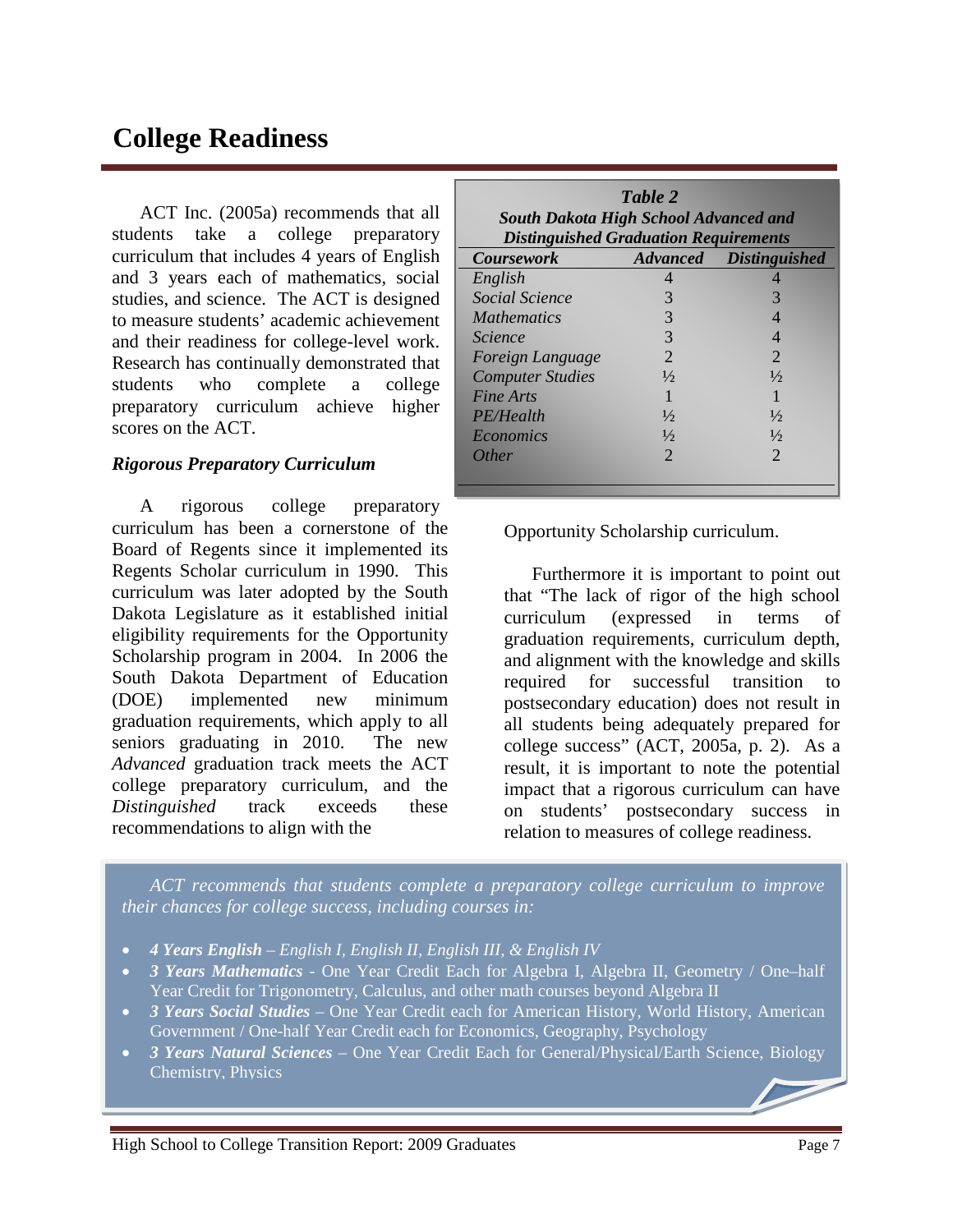#### *College Readiness Benchmarks*

In conjunction with this college preparatory curriculum, ACT Inc. established *College Readiness* benchmark scores (see Figure 3) in 1997 to enhance the practical value for students and high school administrators as they attempt to evaluate the significance of exam scores. Using student actual performance in college, ACT Inc. developed benchmarks in English, Reading, Mathematics, and Science test scores that correspond to high chances of success in entry-level college courses. These Benchmarks are the minimum ACT scores a student must achieve on an ACT test to ensure at least a 50% chance of scoring a B or higher, or at least a 75-80% chance of achieving a C or higher in specific first-year college level courses (Allen & Sconing, 2006). For example, a student who obtains an ACT Mathematics score of 22 or higher has a 50% chance of earning at least a B or higher grade in college algebra.

The ACT *College Readiness Standards*, content standards in the four areas of English, Reading, Mathematics and Science, indicate the skills and knowledge possessed by students obtaining particular ACT scores. These Standards are organized into a series of "strands" that describe specific knowledge and skills that can be aligned with standards established within a given high school curriculum.

When examining the data from all South



Dakota high school students who sat for the ACT examination during the past five years, the total percentage of students meeting the *College Readiness Standards* has increased an average of 4% for each of the content areas. In 2003, 71% of South Dakota students obtained a score at or above an 18 on the English sub-score. This compared to only 67% of students throughout the country. The percentage increased to 74% in 2009, while the national average remained the same. Table 3 provides a seven year trend analysis for the percentage of South Dakota students meeting College Readiness Standards, with the strongest growth occurring in the area of Science and those students meeting all four of the readiness benchmarks (6% over the seven year period).

|                        |      |      | Table 3<br>Percentage of Students Meeting ACT College Readiness Benchmark |      |      |      |      |
|------------------------|------|------|---------------------------------------------------------------------------|------|------|------|------|
| <b>ACT</b> Examination | 2003 | 2004 | 2005                                                                      | 2006 | 2007 | 2008 | 2009 |
| English                | 71   | 71   | 72                                                                        | 74   | 75   | 75   | 74   |
| Reading                | 55   | 56   | 55                                                                        | 58   | 58   | 59   | 60   |
| <b>Mathematics</b>     | 47   | 47   | 46                                                                        | 50   | 50   | 50   | 49   |
| <i>Science</i>         | 30   | 31   | 31                                                                        | 34   | 34   | 35   | 36   |
| All Sub-scores         | 23   | 25   | 24                                                                        | 27   | 27   | 28   | 28   |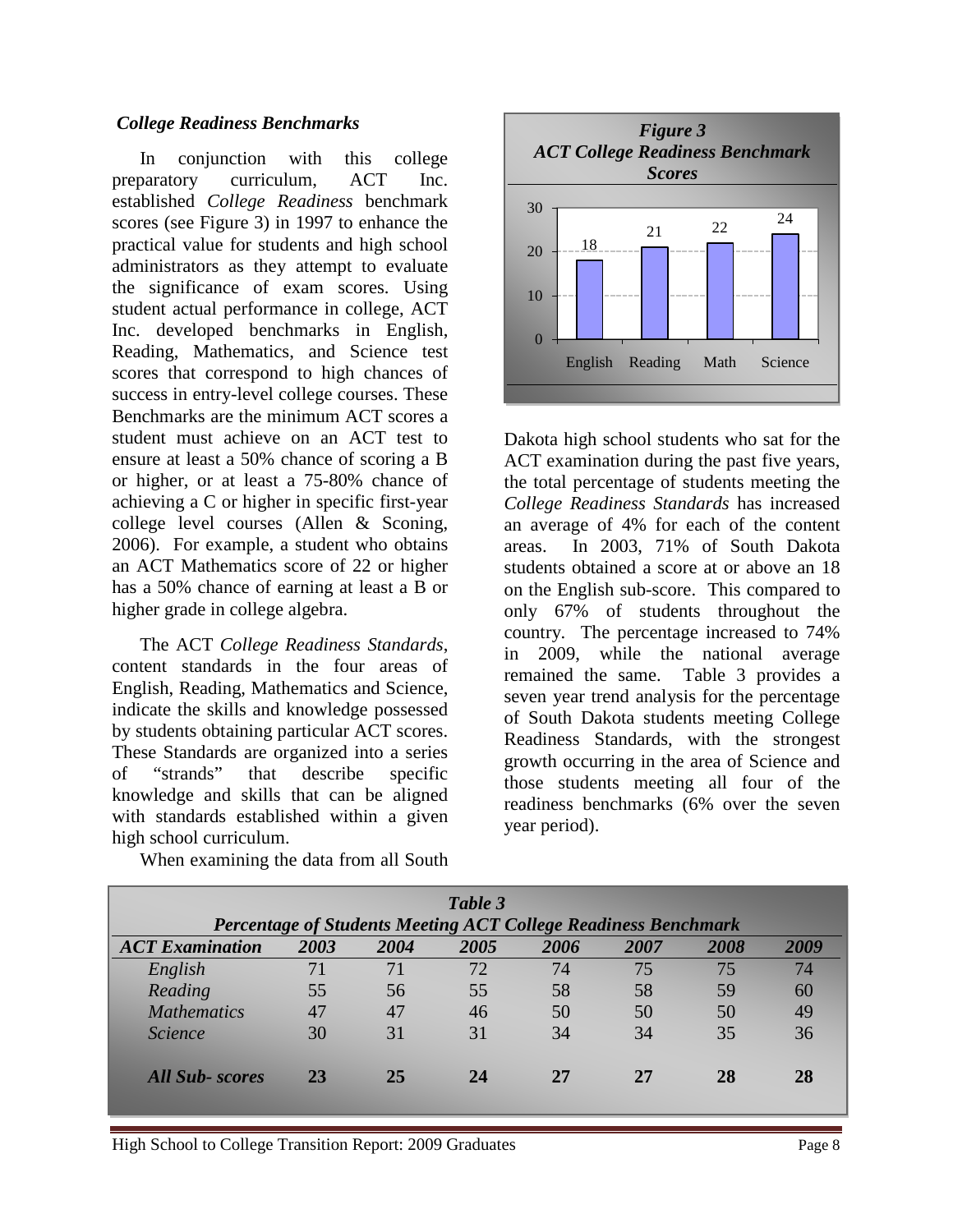#### *2009 Graduate Readiness*

Data demonstrates that the 2,736 fulltime students who entered the Regental system met *College Readiness Benchmarks* in all four areas at higher levels than the South Dakota Average (See Figure 4). The largest difference occurred in the area of Reading, with 11% of 2009 graduates meeting benchmark scores on this sub-score when compared to total South Dakota student population that tested during the 2008-09 academic year. Eighty-one percent of the 2,736 graduates had met the English sub-score benchmark, 57% met the Mathematics benchmark, and 42% met the Science benchmark. Graduates entering Regental institutions were 7% more likely to meet the benchmarks in these three areas.

In the past, the Board of Regents has reported on the performance of students soley on their need to take remedial coursework. While the next section will note that remediation continues to be an issue for 29% of students, it is also important to highlight the success for those students entering the system ready to complete college level coursework. Thus, as a reporting feature, *College Readiness Benchmarks* are used as a measure of student academic preparation and provide school districts with student performance



data disaggregated based on a student's ability to meet all four benchmarks, meet between one and three benchmarks, or those who failed to meet any of the benchmarks. Later in this report you will find data depicted according to these three classifications and, when compared against the total cohort of graduates that enter the system in 2009, the largest percentage was able to meet between 1-3 of the benchmarks (57%), followed by those meeting all four (32%), and none (11%). The students in this final category are traditionally enrolled in remedial coursework for both Math and English unless they are able to complete additional testing to demonstrate their proficiency in these areas.

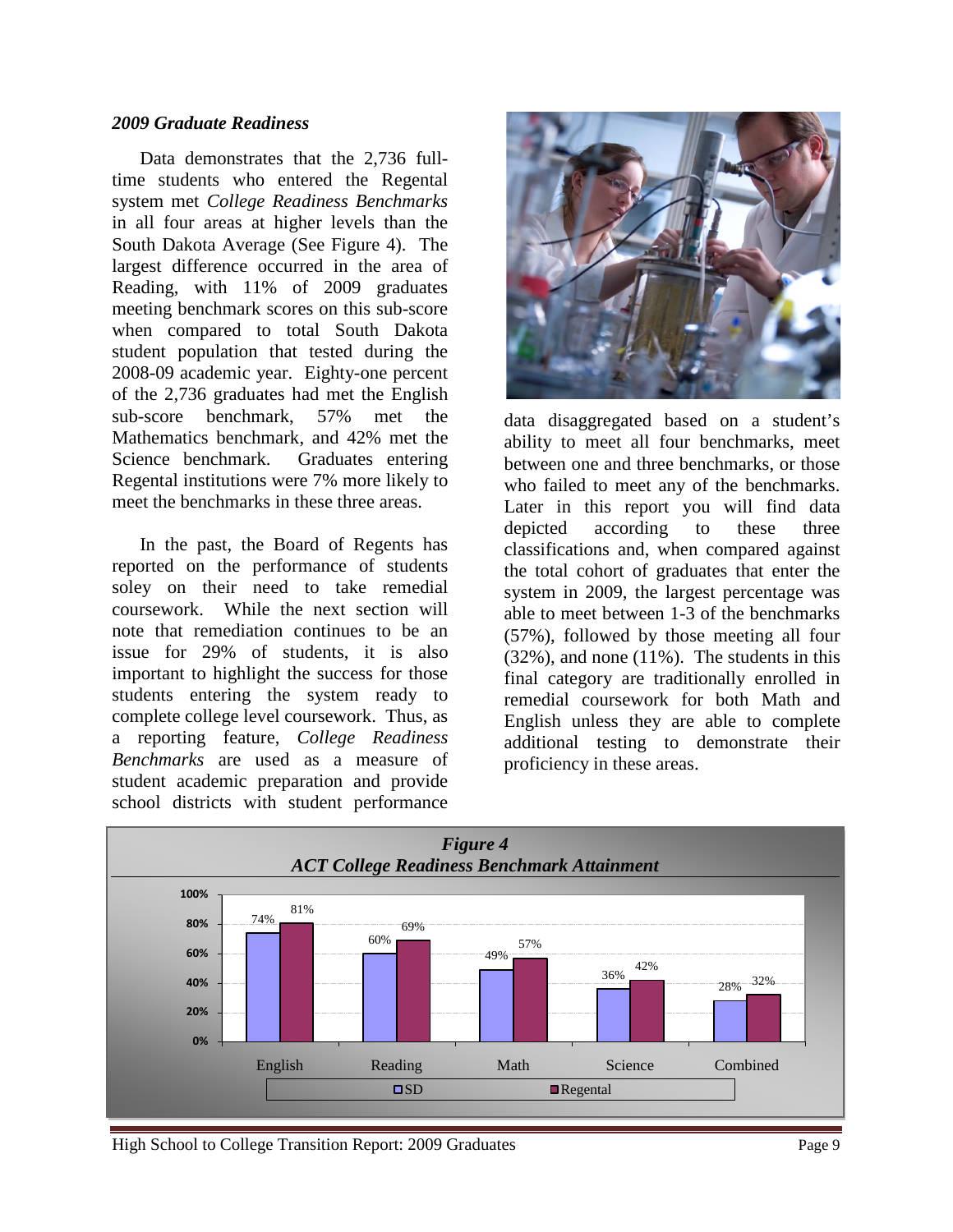

*Graduates ACT Performance*

Each September ACT (2009) provides a state *Profile Report* that details South Dakota student performance on the ACT in relation to other students throughout the country. According to this report, a total of 6,676 South Dakota high school seniors sat for the ACT examination accounting for 74% of all high school graduates. This percentage is slightly higher than the national average. Of those students tested during the 2008-09 academic year, the average ACT composite score for the state was set at 22.0. Overall, South Dakota students scored higher than the national average (21.1). This was also the case when comparing student performance on each of the ACT sub-scores. Students scored considerably higher in the areas of Science (22.0 vs. 20.9), followed by Reading (22.3 vs. 21.4), Mathematics (21.8 vs. 21.0), and English (21.2 vs. 20.6).

It is important to reinforce that the South Dakota average includes students who did not attend a Regental institution in Fall 2009, yet the average score for the 2,736 graduates who entered the Regental system was a 23.0. Significant variation existed when examining student demographic characteristics and, in particular, the overall composite score varied based on a students selected degree route. Graduates who enrolled in baccalaureate degree programs averaged a 20.3 compared to associate degree seeking students who average a 19.6. Although the admission criterion for the Regental system specifies that a student must obtain an ACT composite score of 18 or higher, the threshold was raised to a score of 21 by both USD and SDSMT in 2006. As a result of this modified admission policy, the highest composite scores were obtained by those students who enrolled at SDSMT this past year, while USD and SDSU students varied only slightly in their ACT performance (see Table 4).

Lastly, ACT traditionally reports student data according to student ethnicity and for the 2009 seniors there was considerable disparity when comparing Caucasian American/Whites (22.4) against the performance of African American/Black Students (16.9). A similar trend was also noted for the students classified into these two ethnic groups that entered the Regental system with Caucasian American/Whites obtaining a 23.1, yet African American/Black students scored considerably lower than the state average for this group with a 19.0 composite ACT score.

|                        |                                                                                       |            | Table 4    |              |             |            |  |  |  |
|------------------------|---------------------------------------------------------------------------------------|------------|------------|--------------|-------------|------------|--|--|--|
|                        | <b>ACT Composite and Sub-Score Performance for Graduates Entering Regental System</b> |            |            |              |             |            |  |  |  |
| <b>ACT</b> Examination | <b>BHSU</b>                                                                           | $\bm{DSU}$ | <b>NSU</b> | <b>SDSMT</b> | <b>SDSU</b> | <b>USD</b> |  |  |  |
| English                | 20.5                                                                                  | 20.8       | 20.9       | 24.2         | 22.1        | 22.7       |  |  |  |
| Reading                | 21.8                                                                                  | 22.2       | 22.2       | 26.3         | 23.5        | 23.8       |  |  |  |
| <b>Mathematics</b>     | 20.6                                                                                  | 21.5       | 21.4       | 27.2         | 22.9        | 22.5       |  |  |  |
| <i><u>Science</u></i>  | 21.3                                                                                  | 22.2       | 21.8       | 26.4         | 23.1        | 23.1       |  |  |  |
| <b>Composite Score</b> | 21.4                                                                                  | 22.1       | 21.8       | 26.2         | 23.2        | 23.4       |  |  |  |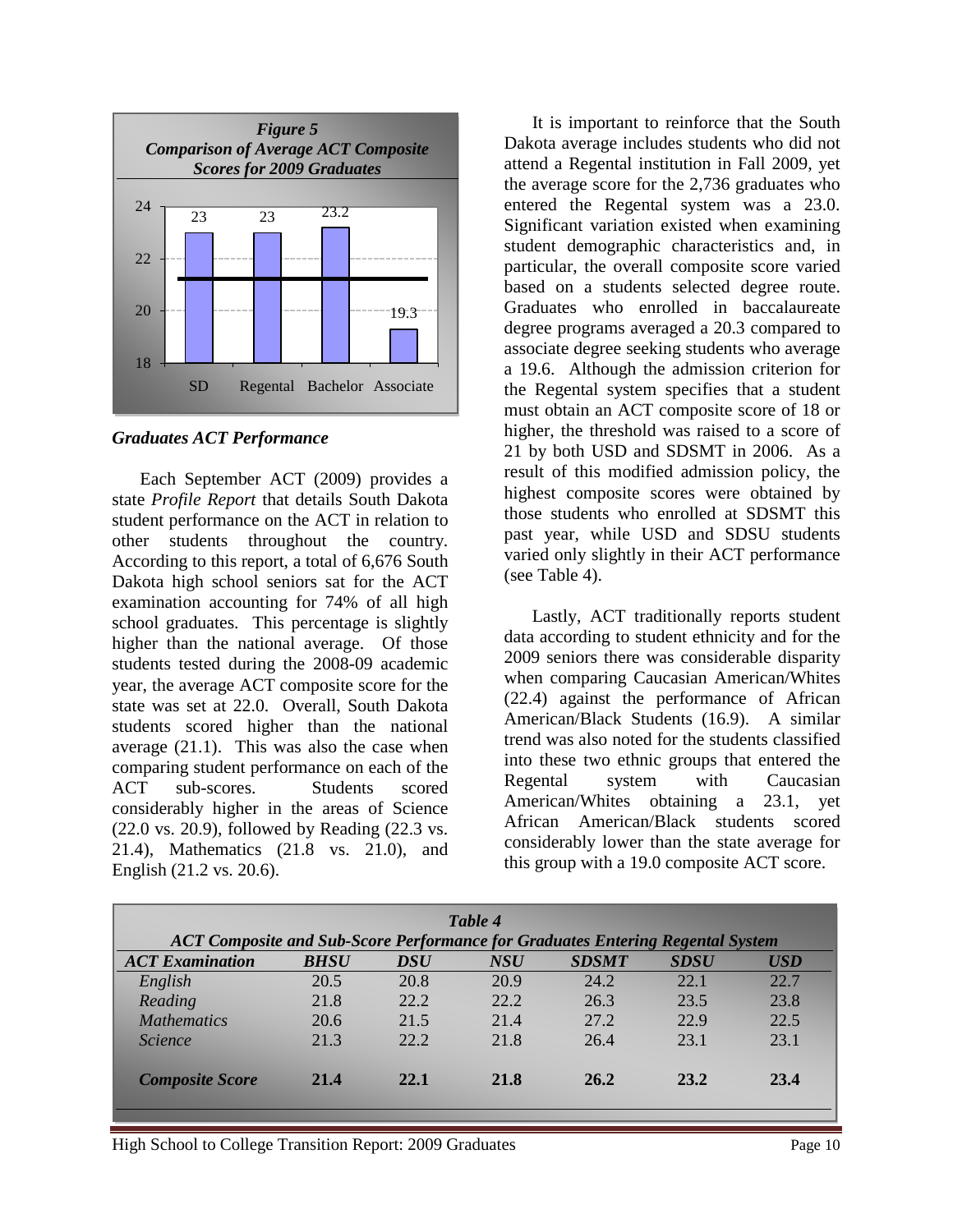### **First Year College Retention**

Colleges and Universities throughout the United States place considerable effort on retaining students during their first year of postsecondary education. Despite these efforts, first year completion continues to be a critical concern as data suggests that a considerable number of first-time students are retained. NCHEMs (2008b) reported that only 77% of first-time, full-time students returned to their same institution their second year. Data for all South Dakota institutions (public, 2-year, and private) shows that we are

below the national average with 72% of students in this classification returning the second year.

#### *Retention at Same Institution*

The methodology employed by the National Center for Educational Statistics (NCES) targets first-time, full-time students and seeks to track their retention at the same institution into their second year. In an effort to provide South Dakota school districts with information once they are one year away from graduation, a similar but slightly different methodology was

| Table 5<br><b>Graduates Retained at Same Institution</b><br><b>Spring 2010</b> |                          |                                     |  |  |  |
|--------------------------------------------------------------------------------|--------------------------|-------------------------------------|--|--|--|
| <i><b>Institution</b></i>                                                      | <b>Entering</b><br>Count | <b>Graduates</b><br><b>Retained</b> |  |  |  |
| <b>BHSU</b>                                                                    | 320                      | $282^{(88\%)}$                      |  |  |  |
| <b>DSU</b>                                                                     | 194                      | $177^{(91\%)}$                      |  |  |  |
| <b>NSU</b>                                                                     | 215                      | $192^{(89\%)}$                      |  |  |  |
| <b>SDSMT</b>                                                                   | 167                      | $154^{(92\%)}$                      |  |  |  |
| <b>SDSU</b>                                                                    | 1,243                    | $1,135$ <sup>(91%)</sup>            |  |  |  |
| <b>USD</b>                                                                     | 597                      | 551 $(92%)$                         |  |  |  |
| <b>System</b>                                                                  | 2,736                    | $2,491^{(91\%)}$                    |  |  |  |



employed to depict the number of students who had been retained at the same institution and completed coursework during the cohorts first spring semester (see Table 5). Of the 2,736 South Dakota high school graduates that entered the system, 2,491 (91%) were still enrolled as full-time students for Spring 2010 at that same institution. SDSMT and USD had the highest retention rates within the system with 92% of the students returning to continue their coursework after the first semester (see Table 5).

#### *Retention in the Regental System*

A sizable portion of students who fail to complete their first year will later return or transfer to a different institution. The national level data indicates that more than 23% of all first-time, full-time students each year do not return to the same institution the second year of college. American Council of Education (2002) noted that 64% of those students "returned-some to their original institution, but more to a different one" (p. 25). Most of those that did return to complete their postsecondary experience did so at "less than a 4-year institution." As a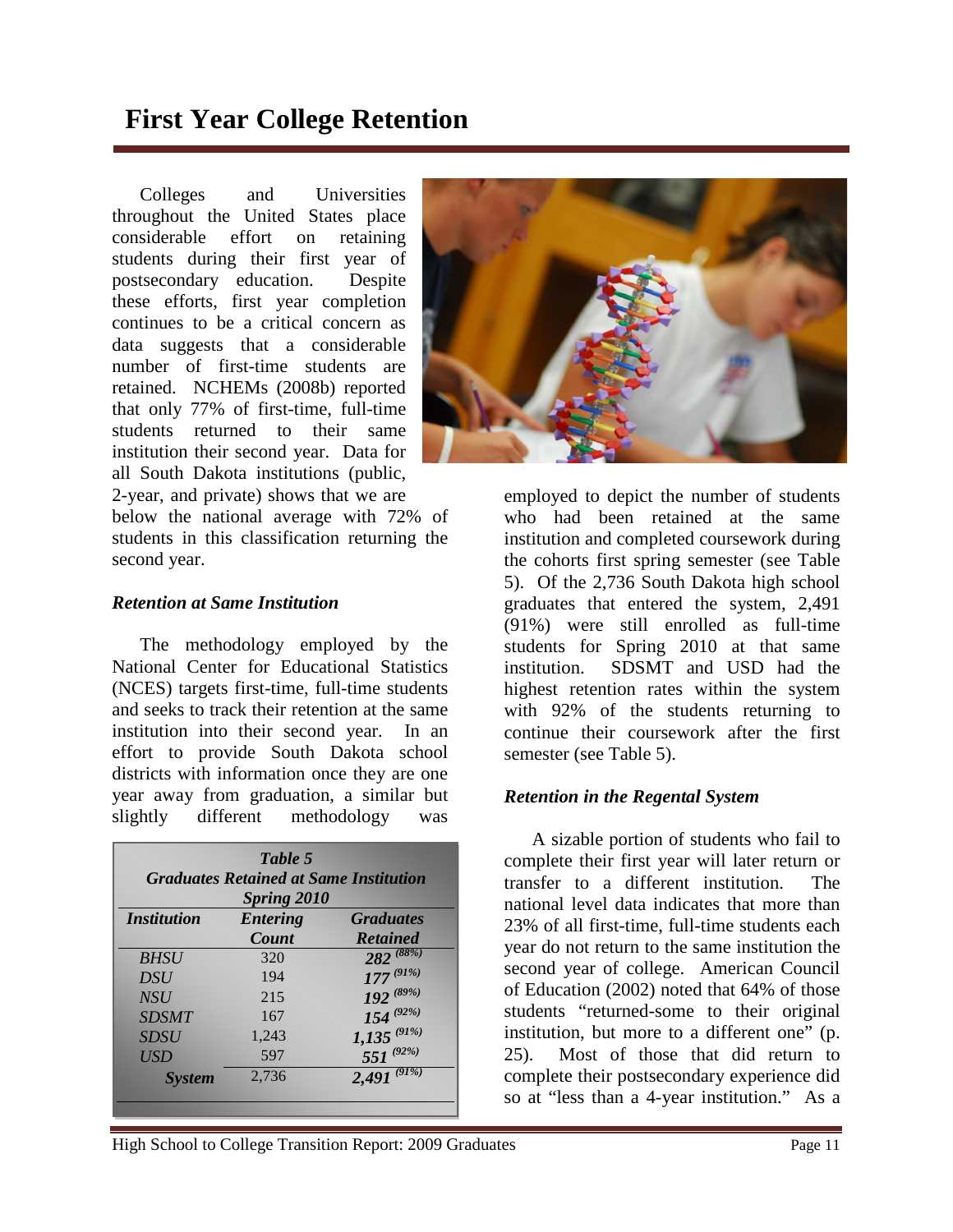| Table 6<br><b>Graduates Completed Fall &amp; Spring in</b><br><b>Regental System</b> |                          |                                     |  |  |  |
|--------------------------------------------------------------------------------------|--------------------------|-------------------------------------|--|--|--|
| <i><b>Institution</b></i>                                                            | <b>Entering</b><br>Count | <b>Graduates</b><br><b>Retained</b> |  |  |  |
| <b>BHSU</b>                                                                          | 320                      | $282^{(88\%)}$                      |  |  |  |
| <b>DSU</b>                                                                           | 194                      | $172^{(89\%)}$                      |  |  |  |
| <b>NSU</b>                                                                           | 215                      | $187^{(87\%)}$                      |  |  |  |
| <b>SDSMT</b>                                                                         | 167                      | $160^{(96\%)}$                      |  |  |  |
| <b>SDSU</b>                                                                          | 1,243                    |                                     |  |  |  |
| <b>USD</b>                                                                           | 597                      | $\frac{1,143}{556}$ (92%)           |  |  |  |
| <b>System</b>                                                                        | 2,736                    | $2,500^{(91\%)}$                    |  |  |  |

result, it is important to consider that students who stop-out are likely to return for some form of degree completion. Although a number of these students are likely to transfer to other postsecondary institutions, a sizable number are less likely to enroll despite academic performance in high school that would signal a student's ability to succeed academically in such environments.

One unique feature of the South Dakota Regental system is the fact that a common student data system is employed to track student enrollments at all six institutions. Using this data structure it is possible to determine a student's re-entry at a different Regental institution despite failure to be retained at the initial location he/she was enrolled. When comparing completion rates for both Fall 2009 and Spring 2010, Regental institutions retained 91% of the graduates during the 2009-10 academic year (see Table 6 for comparison of retention and completion rates by institution).

A recent study conducted by ACT on South Dakota high school graduates found that students' high school preparation and college readiness accounted for roughly 50% of the variance on student progression at one of the six Regental institutions.

Although academic preparation is critical, there are a wide range of reasons why a student will not return to the same institution the second year, and exit interview data from the Regental system has identified rationales that include:

- 1) Program availability
- 2) Proximity/distance from home
- 3) Illness
- 4) Work obligations
- 5) Schedule conflicts
- 6) Financial problems

Although 91% of the 2009 graduates enrolled somewhere in the system during both the Fall and Spring semesters, the data for all students who enrolled for the firsttime in 2008 indicates that 71% enrolled in the system the following year (see Board of Regents Fact Book). Data suggests that a number of these students transferred outside the system and enrolled in other private and public institutions. In 1993, the National Student Clearinghouse (NSC), a non-profit organization, developed services that allowed postsecondary institutions to obtain data on student degree, diploma, and enrollment verification. Data on South Dakota high school graduates from 1999 and 2000 that failed to graduate within 6 years were submitted to the NSC database to determine future enrollment and graduation status. A total of 929 (33%) of these students did not continue their postsecondary experience after stopping out from one of the six public institutions in the state. The highest number of these students (1,304 or 47%) had enrolled at postsecondary institutions outside the Regental system, but did not obtain either an associates or baccalaureate degree. A total of 549 (20%) of these students were able to obtain their degree within six years of their high school graduation.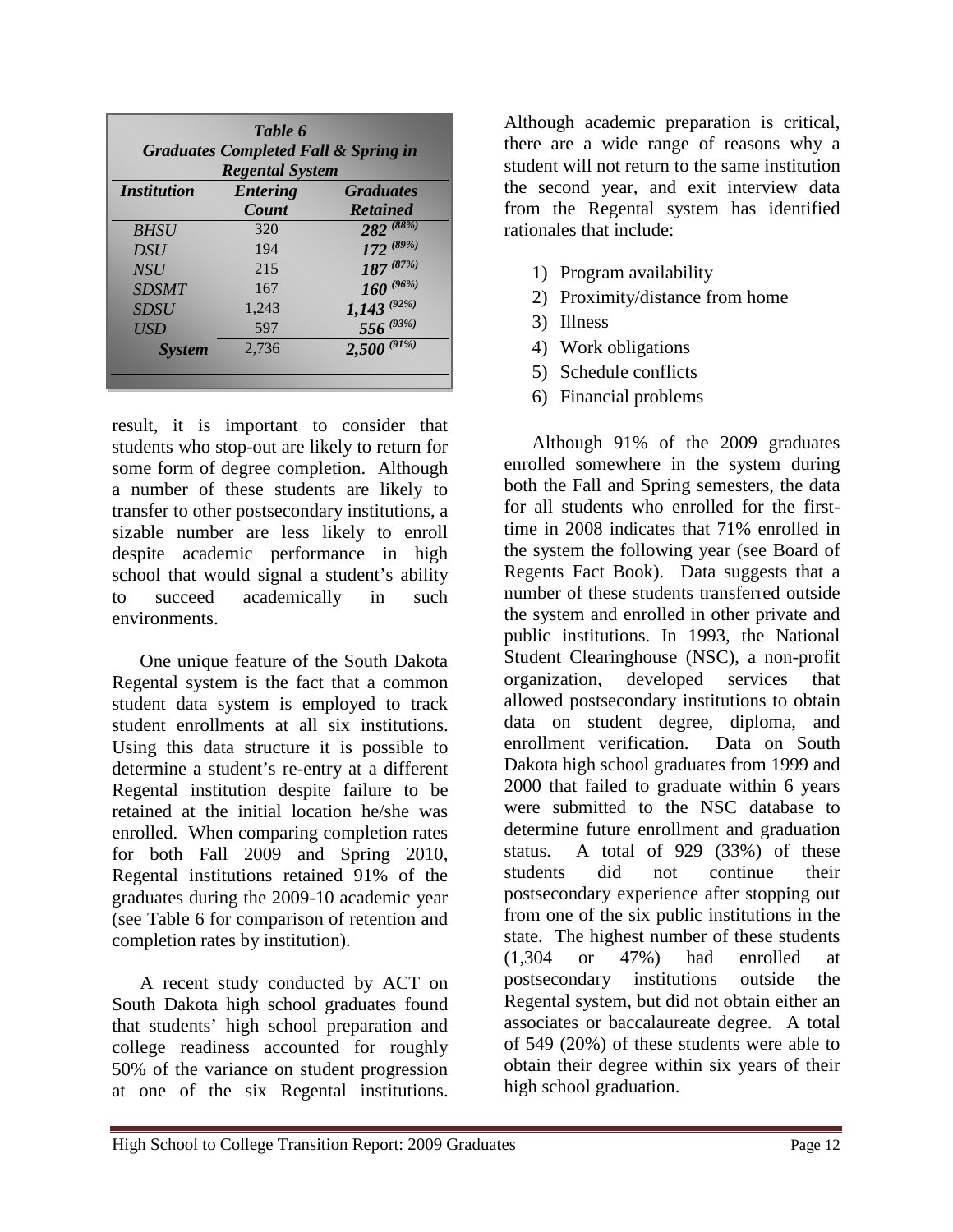#### *Developmental Coursework*

Developmental course taking at the college level has become a growing concern throughout the country with as many as 60% of community college and 40% of four-year students requiring some form of remediation. Recently, the Renner Center for Education Research and Policy (2009) noted that with ". . . the additional expense and time that remediation costs college students, enrollment in remedial courses often derails students' persistence toward the completion of a college degree" (p. 1). Only a handful of students who enter remedial coursework are able to successfully complete the course sequence. Not only does the completion of developmental courses not count toward degree completion, these courses are delivered at a higher cost to students. All remedial courses are delivered using the self-support tuition rate, costing the student the added expense of non-credit bearing coursework at a steeper tuition rate. A three credit remedial course costs \$762, and additional expense is incurred by these students when they are unable to begin general education courses at the start of their postsecondary career.

In the Regental system, all entering students are assessed in English and



Mathematics to determine their readiness for engaging in college-level general education coursework. Students with ACT English scores below 18 and/or ACT Mathematics scores below 20 are placed into remedial courses in these disciplines. Students may challenge their placement by sitting for the ACT COMPASS placement examinations. Those students who are deemed unprepared for general education courses, are required to enroll in and to demonstrate proficiency in a Math or English (or both) remedial course(s).

For the 2009 graduates, a slightly higher number of students required remedial coursework when compared to the 2008 graduating class (28% vs. 29%). A number of students required remedial English (371 or

|                                                      | Table 7 |       |       |       |            |            |
|------------------------------------------------------|---------|-------|-------|-------|------------|------------|
| <b>Six Year Trend Analysis on Remedial Education</b> |         |       |       |       |            |            |
|                                                      | 2004    | 2005  | 2006  | 2007  | 2008       | 2009       |
| # Entering Cohort                                    | 2,796   | 2,690 | 2,786 | 2,665 | 2,791      | 2,736      |
| % requiring English Remedial Courses                 | 13%     | 14%   | 13%   | 9%    | 14%        | 14%        |
| % requiring Mathematics Remedial Courses             | 27%     | 25%   | 25%   | 21%   | 22%        | <b>24%</b> |
| % of unduplicated remedial enrollments               | 32%     | 31%   | 30%   | 26%   | <b>28%</b> | <b>29%</b> |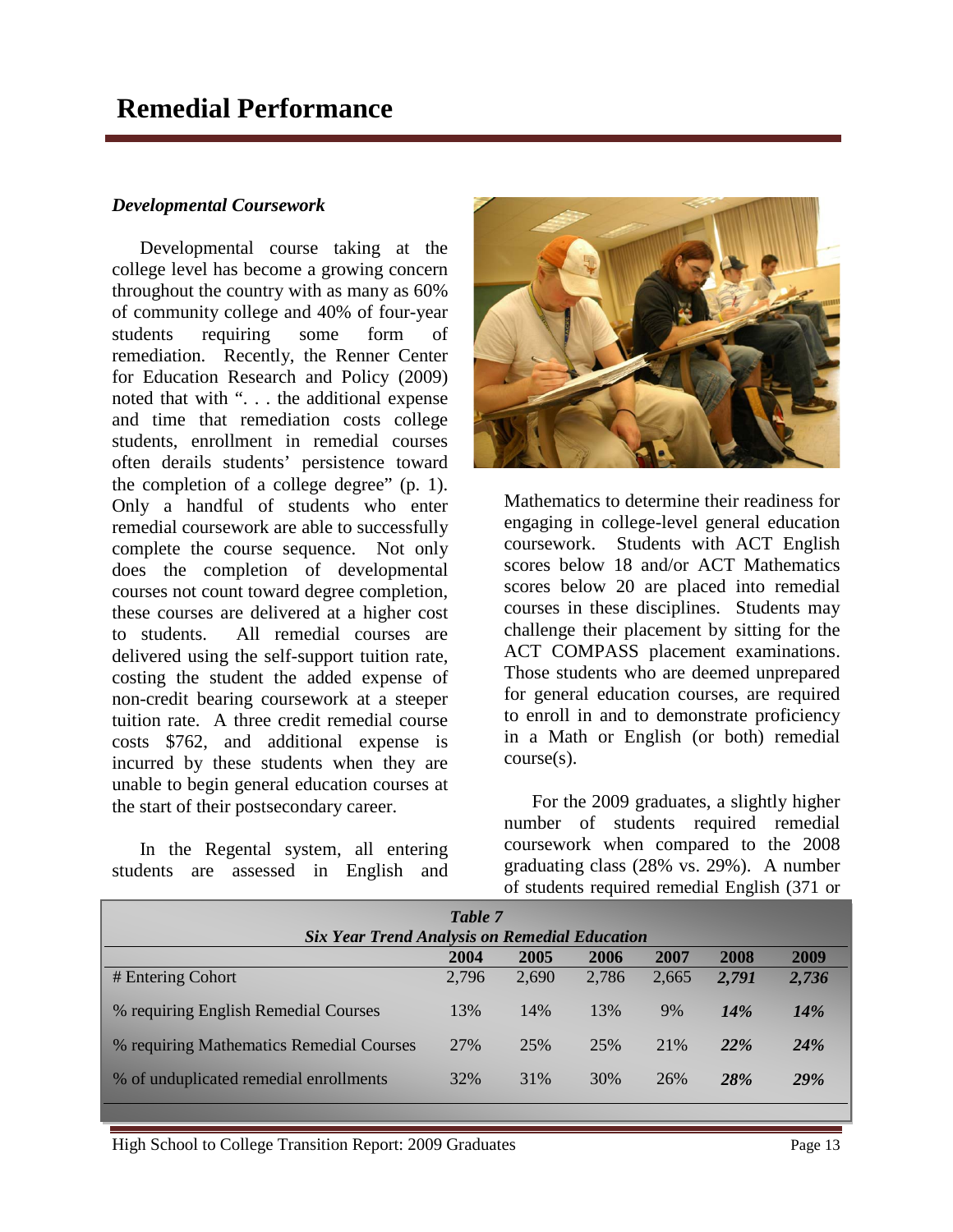14%) which resulted in a 5% increase when compared to 2007 numbers where English remediation had reached an all time low. Those requiring some form of Math remediation also increased slightly (661 or 24%) from the numbers reported for the 2008 graduates. Overall remediation in this area has declined by 3% since 2004. Despite the 3% decrease since 2004, the percentage increased slightly when compared to 2008 numbers. The number of students requiring remediation has declined significantly from 32% for full-time freshmen enrolled in 2004 to 29% (786 students) in 2009. If the percentage had not changed, in the Fall

of 2009 there would have been approximately 83 more students this past year enrolled in remedial courses. Since these students were not paying for remedial coursework, this is a direct savings of approximately \$65,000 for these students and their families. This is assuming that these students needed to enroll in only one remedial course and that they passed the first time.

#### *High School Performance*

Data on graduate remedial placement were further examined to determine the percentage of students required to take remedial coursework from each of the 174 high schools in South Dakota. The 2007 graduates had reached an all time high of 18% of all high schools having no students required to complete developmental courses. This year the percentage declined to 14% which is below the levels set by the 2005 graduates (see



Table 8). Only 1% of the high schools had between 1-9% of their graduates requiring some form of remediation. The largest increase for the 2009 graduates appeared to exist at those high schools with  $25 - 49\%$  of their students enrolled in some type of developmental course. In 2008 only 36% had between  $25 - 49\%$ , and this increased to  $42\%$ this past year

As one interprets this trend data it is important to note that prior to 2004 the percentage of the high schools with no students enrolled in remedial courses had remained below 10% (see Figure 6). Previous *High School Transition to College Report* data removed high schools that had fewer than three students when determining the percent of high schools with no students enrolled in remedial education courses. However, the data depicted in Table 8 and Figure 6 reflect all schools regardless of the number of

|                                                                                                                        |               | Table 8       |               |               |               |               |
|------------------------------------------------------------------------------------------------------------------------|---------------|---------------|---------------|---------------|---------------|---------------|
| Six Year Trend for Number of High Schools with Graduates Enrolled in Remedial Courses<br><b>Percent of High School</b> | 2004          | 2005          | 2006          | 2007          | 2008          | 2009          |
| <b>Students</b>                                                                                                        |               |               |               |               |               |               |
| $0\%$                                                                                                                  | $14^{(9\%)}$  | $24^{(13\%)}$ | $27^{(15\%)}$ | $32^{(18%)}$  | $21^{(12\%)}$ | $24^{(14\%)}$ |
| $1 - 9\%$                                                                                                              | $2^{(1\%)}$   | $1(1\%)$      | $3^{(2\%)}$   | $6^{(3\%)}$   | $1^{(1\%)}$   | $2^{(1\%)}$   |
| $10 - 24\%$                                                                                                            | $30^{(18\%)}$ | $43^{(23%)}$  | $41^{(23\%)}$ | $47^{(26\%)}$ | $47^{(27%)}$  | $34^{(19\%)}$ |
| $25 - 49\%$                                                                                                            | $82^{(50\%)}$ | $74^{(41\%)}$ | $73^{(40\%)}$ | $59^{(33\%)}$ | $64^{(36\%)}$ | $73^{(42\%)}$ |
| $50\%$ - Above                                                                                                         | $35^{(22\%)}$ | $42^{(22%)}$  | $35^{(20\%)}$ | $35^{(20\%)}$ | $45^{(26\%)}$ | $41^{(24%)}$  |
| <b>Total</b>                                                                                                           | 163           | 184           | 179           | 179           | 178           | 174           |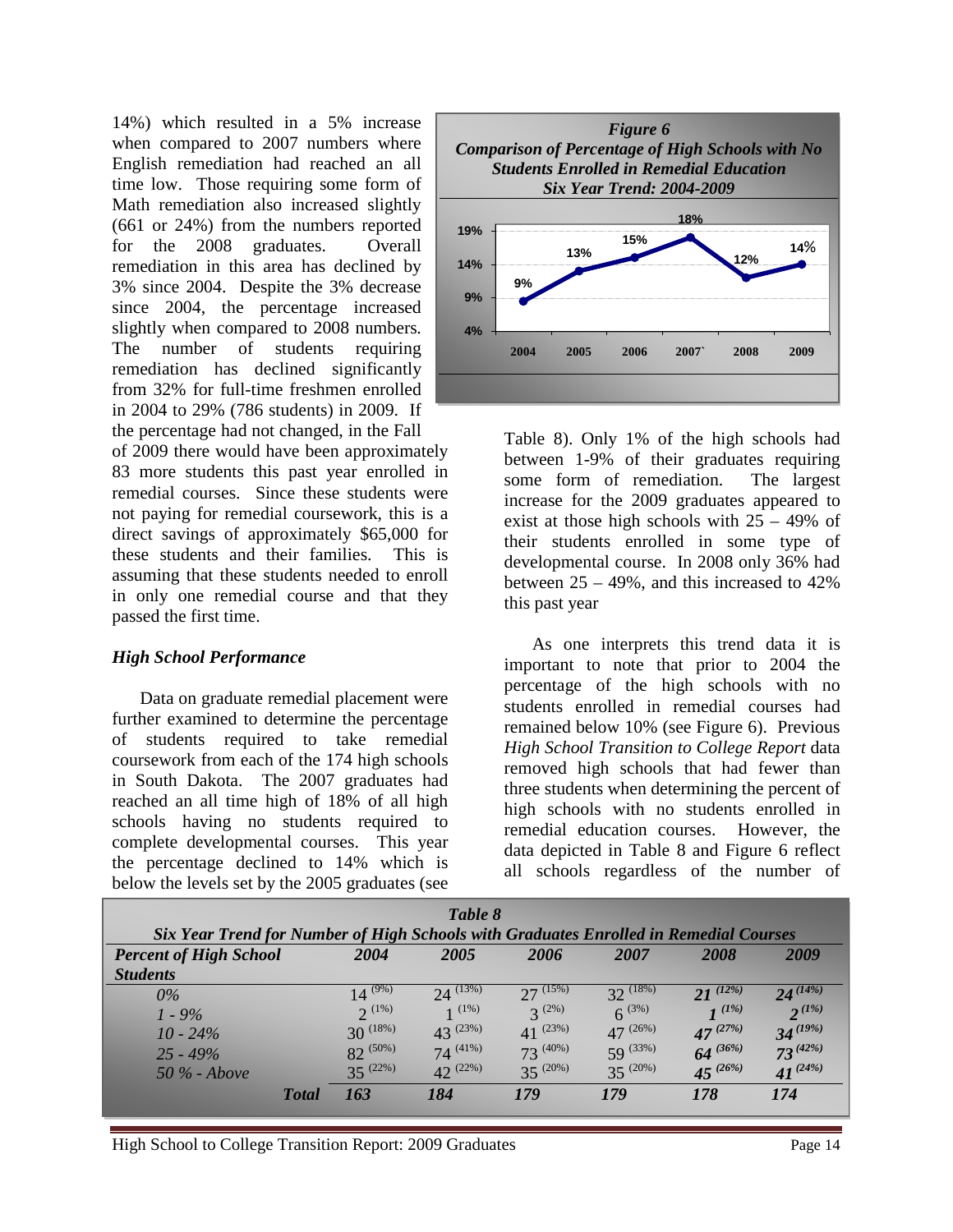students enrolled from a particular high school (e.g., includes those schools with 1 and 2 students). Note that this produced a dramatic increase in the total number of schools with no students (13%) when compared to 2004, and doing so can result in major fluctuations in these numbers from year-to-year based on two factors: 1) the total number of high schools included in the report; and 2) the total number of part-time students which varies dramatically from year-to-year.

#### *Mediating Factors*

There was considerable variation in the percentage of students entering each of the Regental Institutions and their developmental course needs. For example, BHSU, DSU and NSU each had approximately 40% or more of entering 2009 graduates needing at least one developmental course (see Figure 7). SDSMT had the fewest, followed by SDSU & USD. Despite these numbers, it is important to compare remedial placement against student retention numbers reported in an earlier section of this report. Not only did BHSU have the largest percentage of remediated students, but it also had the lowest retention rate for students enrolled into Spring 2010 when compared to the entire system. The same could be said for NSU suggesting that these two institutions may need to develop more effective student and academic support services to assist those students in need of additional developmental training.



In addition to the institutional comparisons, a sizable number of Native American students had English and Mathematics placement scores requiring some form of remedial coursework. Specifically, 71% of White/Non-Hispanic students required no remedial coursework compared to only 24% of African American's (see Table 9). The most dramatic difference appeared to exist when examining the number of students that required two remedial courses. In this particular category, African Americans were three times as likely to be placed into two developmental courses when compared to their white counterparts in the Regental system (8% vs. 24%).

|                           |                    | Table 9             |                                                                                      |              |
|---------------------------|--------------------|---------------------|--------------------------------------------------------------------------------------|--------------|
|                           |                    |                     | 2009 High School Graduates Remedial Placement According to Ethnicity Classifications |              |
| <i><b>Ethnicity</b></i>   | <b>No Remedial</b> | <b>One Remedial</b> | <b>Two Remedial</b>                                                                  | <b>Total</b> |
| White Non-Hispanic        | $1758^{(71\%)}$    | $514^{(21\%)}$      | $208^{(8\%)}$                                                                        | 2480         |
| American Indian/Alaskan   | $54^{(53\%)}$      | $28^{(27%)}$        | $20^{(20\%)}$                                                                        | 102          |
| Asian or Pacific Islander | $17^{(61\%)}$      | $10^{(38\%)}$       | $1^{(1\%)}$                                                                          | 28           |
| Hispanic                  | $12^{(55\%)}$      | $6^{(27%)}$         | $4^{(18\%)}$                                                                         | 22           |
| African American/Black    | 7(24%)             | $15^{(52\%)}$       | 7(24%)                                                                               | 29           |
| <i>Unknown</i>            | $40^{(53\%)}$      | $20^{(27%)}$        | $15^{(20\%)}$                                                                        | 75           |
| <b>T</b> otal             | $1888^{(69\%)}$    | $593^{(22\%)}$      | $255^{(9\%)}$                                                                        |              |
|                           |                    |                     |                                                                                      |              |
|                           |                    |                     |                                                                                      |              |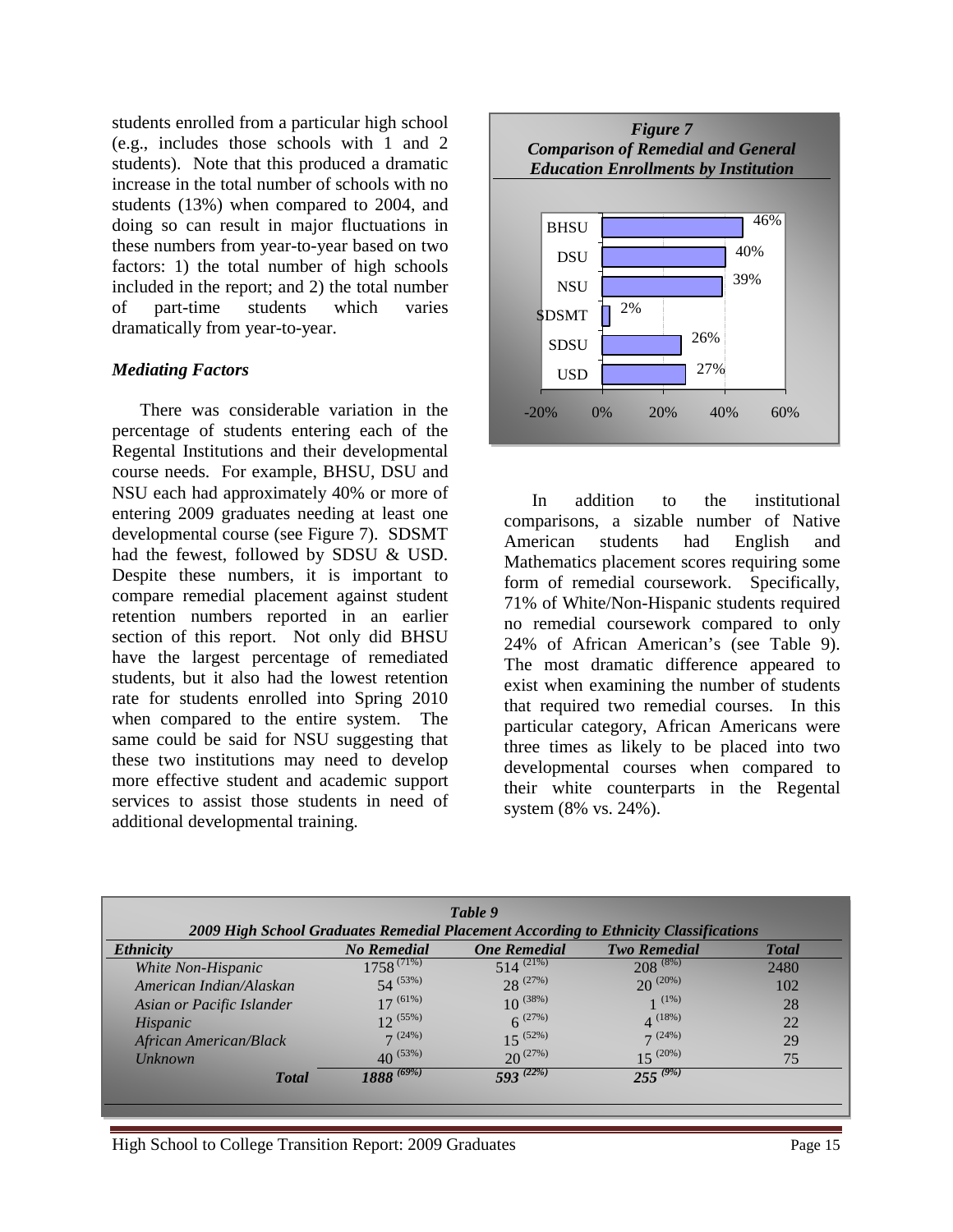While in the past the Board of Regents have provided a table that depicts average GPA by high school, it has been noted that using this indicator to rank high schools fails to fully capture features that influence student first year performance (cumulative GPA and credit hours attempted/completed). More meaningful analysis can be obtained by examining these performance indicators in relation to a number of important variables that have been shown to have a practical impact on student performance once they enter postsecondary institutions. Only those 2,736 full-time students who completed at least one semester during the 2009-10 academic year were used when comparing university grade point averages (GPA) and credit hour completion. Before we examine the overall performance of the 2009 graduating class during their first year in the Regental system, space is warranted to provide background on each of these indicators.

#### *Remedial Coursework*

In the previous section we noted the impact of remedial coursework on students' persistence in their post-secondary experience. One would expect that remedial students' cumulative GPA performance would also be influenced. More importantly students completing developmental courses are further limited by the inability to complete credit bearing courses that allow them to make progress toward their degree.

Table 10 provides a snapshot of the 2,736 high school graduates based on their classification into Math remediation, English remediation, both remedial courses required, or no remedial coursework. Cumulative GPA at the end of the spring semester appeared to be lowest for those requiring both developmental courses, followed by English and then Math remediation. A similar trend occurred when

| Table 10<br>2009 High School Graduates Performance Based on Key Indicators |                         |                       |                                         |                                         |  |  |
|----------------------------------------------------------------------------|-------------------------|-----------------------|-----------------------------------------|-----------------------------------------|--|--|
| <b>Performance Indicator</b>                                               | <b>Enrollments</b>      | <b>Cumulative GPA</b> | <b>Credit Hours</b><br><b>Attempted</b> | <b>Credit Hours</b><br><b>Completed</b> |  |  |
| <b>Remedial Coursework Required</b>                                        | 457 (17%)               |                       |                                         |                                         |  |  |
| Math Remedial<br>English Remedial                                          | $136^{(5\%)}$           | 2.36<br>2.38          | 21<br>22                                | 18<br>20                                |  |  |
| <b>Both Remedial</b>                                                       | $255^{(9\%)}$           | 2.11                  | 16                                      | 14                                      |  |  |
| <b>No Remedial Coursework Required</b>                                     | $1888^{(69\%)}$         | 2.96                  | 29                                      | 27                                      |  |  |
| <b>College Readiness Benchmarks</b>                                        |                         |                       |                                         |                                         |  |  |
| <b>None</b>                                                                | $313^{(11\%)}$          | 2.22                  | 18                                      | 15                                      |  |  |
| 1 to 3                                                                     | $1544$ <sup>(56%)</sup> | 2.61                  | 25                                      | 23                                      |  |  |
| All4                                                                       | 879 (32%)               | 3.18                  | 30                                      | 29                                      |  |  |
| <b>Additional Characteristics</b>                                          |                         |                       |                                         |                                         |  |  |
| <b>Opportunity Scholarship</b>                                             | $857^{(31\%)}$          | 3.34                  | 31                                      | 31                                      |  |  |
| Regent Scholar                                                             | $1135^{(42\%)}$         | 3.17                  | 30                                      | 29                                      |  |  |
| <b>Advanced Placement Coursework</b>                                       | 328 (12%)               | 3.33                  | 31                                      | 30                                      |  |  |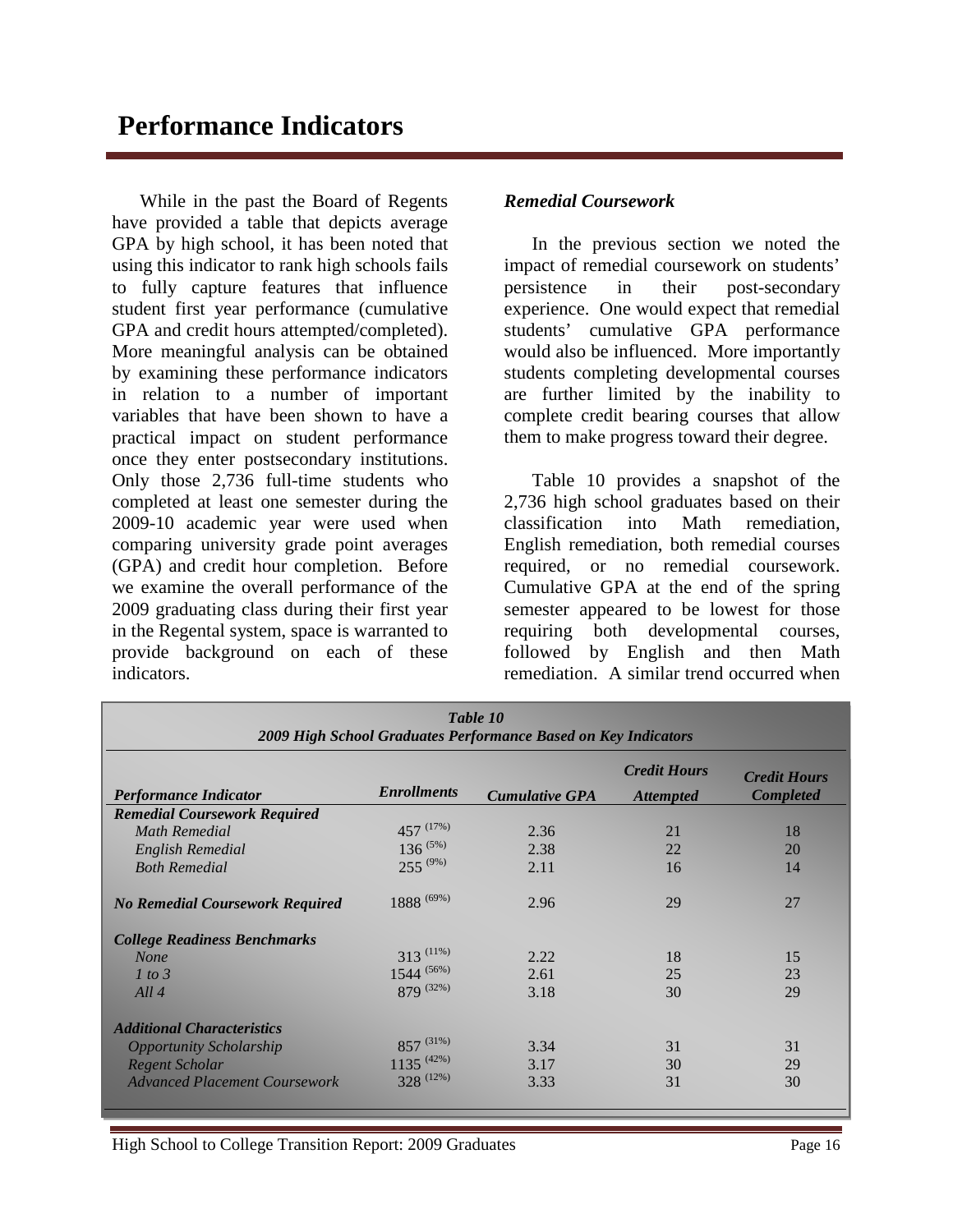

examining both the credit hours attempted and completed throughout the first year in the Regental system. Those students with no developmental coursework were more likely to be on track for graduation (attempting 30 and completing 29 hours), compared to those taking developmental courses. Being required to take remedial coursework in both English and Math resulted in considerably lower credit hour generation (17 attempted vs. 14 hours completed).

#### *College Readiness Benchmarks*

Related to student remedial placement is their ability to meet each of the *College Readiness Benchmarks* established by ACT. Earlier in this report we discussed the ACT sub-scores in the areas of English, Reading, Mathematics and Science that are used to determine students' overall readiness for completing college level courses in these respective content areas. In an effort to explore student performance in relation to these benchmarks, the 2009 graduates were classified into one of three categories that include *None* (student failing to meet all of the ACT benchmarks scores), *1-3* (meeting between 1 or 3 of the scores), or *All 4*. GPA

and credit hour generation are depicted in Table 10 for students in each of these areas with a positive relationship existing for students overall GPA and their placement within each of these categories. Those students meeting all four of the benchmarks obtained a significantly higher GPA at the end of their first year. They also attempted and completed more credit hours.

Not specifically detailed in Table 10 is the overall retention of students based on these classification areas. However, data were further explored to determine the number of students in each of these areas who had enrolled compared against those that had completed credit hours at the end of the Spring 2010 semester. Figure 8 demonstrates student retention when depicted in relation to College Readiness Benchmarks. On average 94% of all graduates completed courses at the end of the spring term, and 97% of those having met all four benchmarks were able to do so. Ninety-two percent of those meeting one to three were retained, with only 90% of those meeting none of the benchmarks completed courses into the spring term.

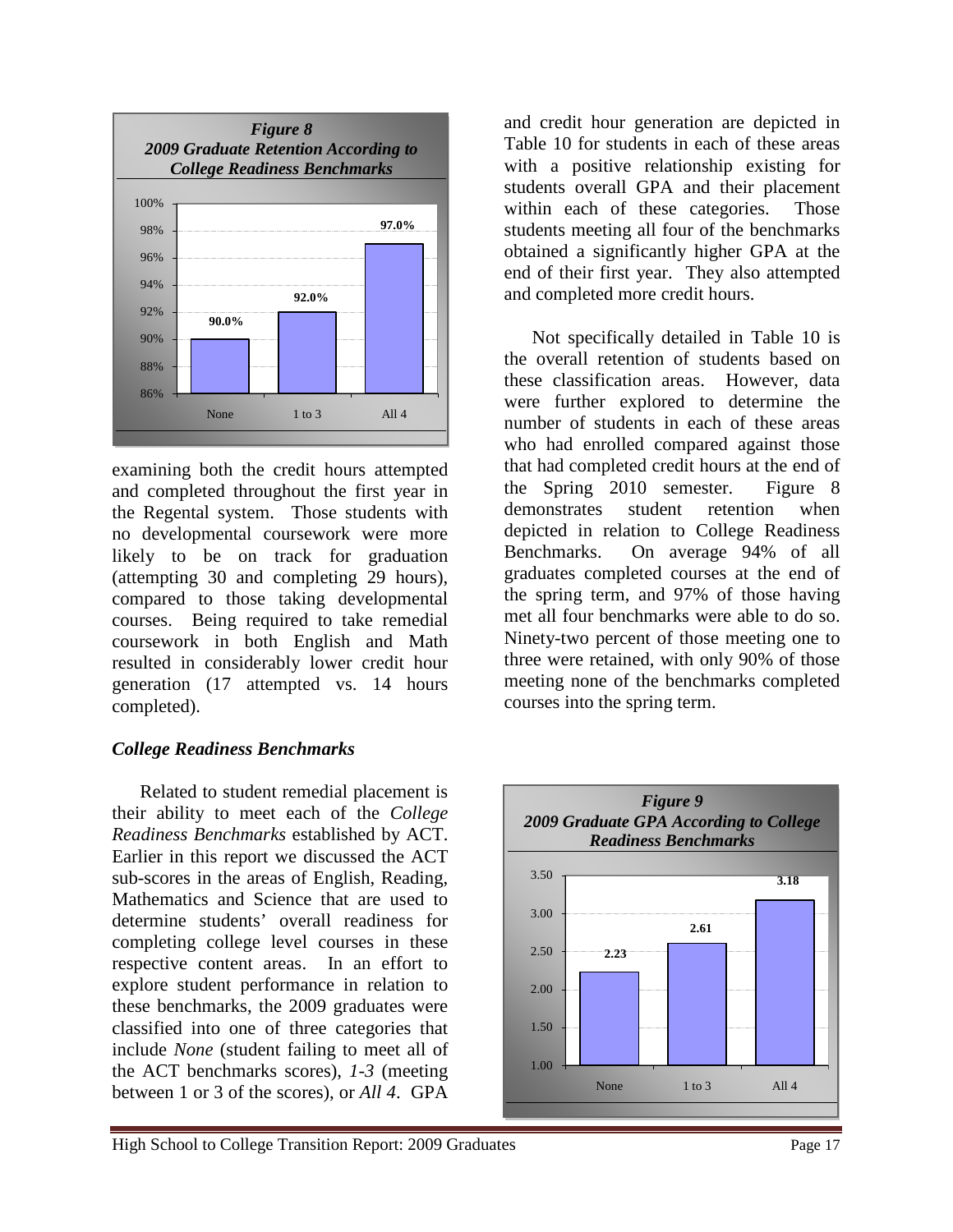

#### *Opportunity Scholarship & Regents Scholar Recipients*

The Opportunity Scholarship program was established in 2004 by the South Dakota Legislature to provide up to \$5,000 in financial aid to qualified high school graduates. Students can establish initial eligibility in the program by meeting four criteria whereby a recipient must:

- 1) Graduate from high school with a cumulative GPA at 3.0 or higher;
- 2) Be a resident of South Dakota;
- 3) Obtain a minimum composite score of 24 or higher on the examination administered by ACT;
- 4) Complete the required number of high school courses in approved subject areas (Regents Scholars curriculum – see Appendix B).

In Fall 2009, 857 (31%) of the 2,736 South Dakota high school graduates entering South Dakota public universities met the academic performance requirements necessary to receive the South Dakota Opportunity Scholarship. There were 174 high schools with graduates entering Regental institutions in Fall 2009. Of those 174 high schools, 38 (22%) had 50% or

more of their high school graduates receive the Opportunity Scholarship at one of the six Regental institutions (See figure 10). There were 31 (18%) high schools that produced no South Dakota Opportunity Scholarship recipients, up from 17% of the high schools represented in the 2008 report.

The average GPA for students enrolled in the Opportunity Scholarship program was a 3.34 at the end of the Spring 2010 semester. These students completed 31 credit hours during their first year in the Regental system. When compared against those students who had met the Regents Scholar curriculum (but failed to obtain a 24 or higher on the ACT) student cumulative GPA (3.17) and credit hour completion (29) was slightly lower. This may be due to the fact that the administrative rules that govern the Opportunity Scholarship program specifies that a student must attempt and complete 15 credit hours each semester to maintain ongoing eligibility in the program. Students who fail to meet this requirement become permanently ineligible in the program and lose out on the remaining funding.

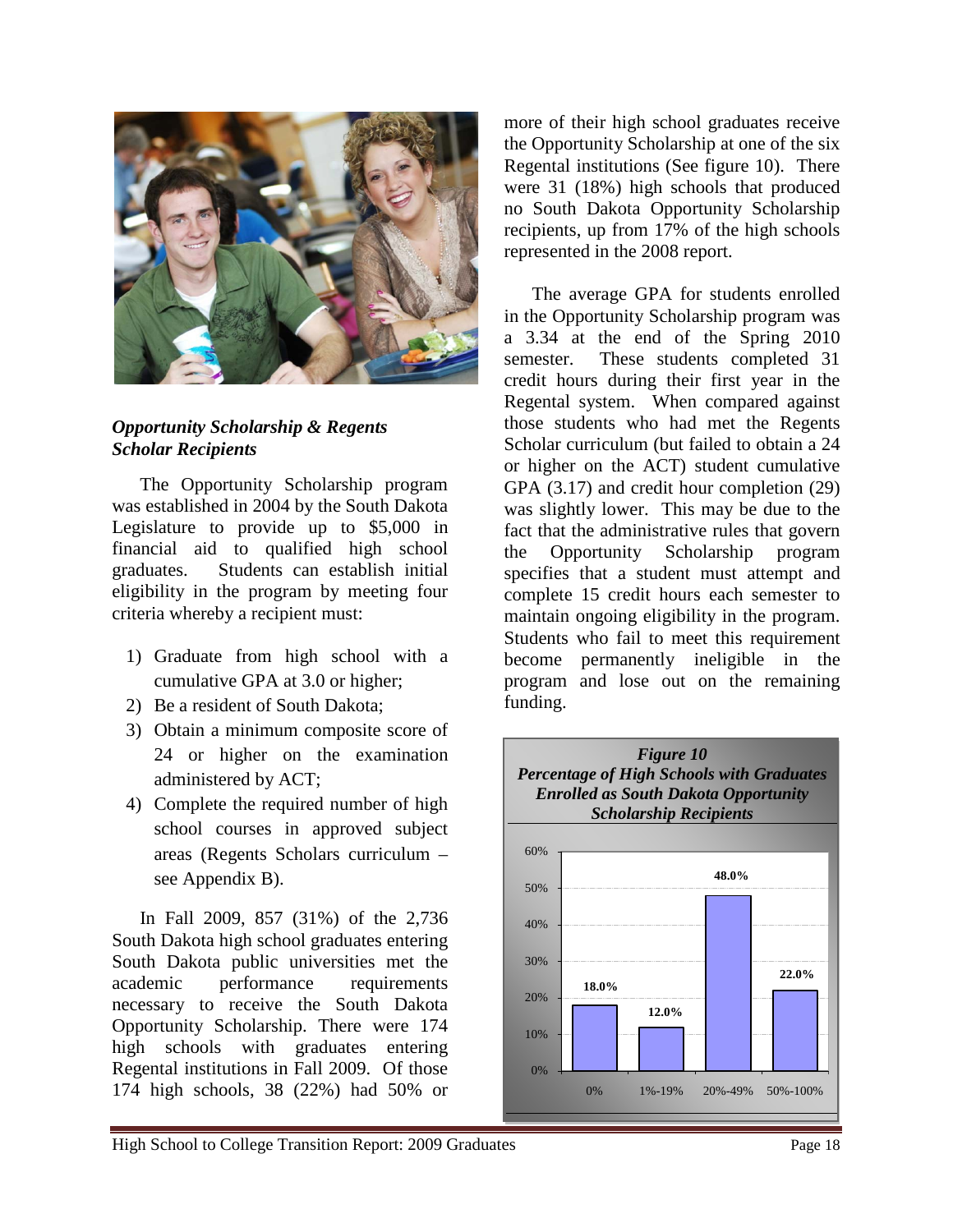#### *Advanced Placement*

The advanced placement program is offered by many school districts and supported by both the South Dakota Department of Education and the Regental institutions. The program provides<br>motivated students an opportunity to motivated students an complete one or more of 37 college-level courses in a high school environment that are administered by the College Board (the same organization that administers the SAT). The AP courses are taught in SD high schools by high school teachers who prepare students to take an AP exam that can gain them college credit. The AP curriculum is considered to be nationally recognized and student participation in AP courses in high school demonstrates students' willingness to engage in a rigorous curriculum needed for college success. Research by the College Board (2009) has noted that "AP continues to prepare students for college success in many ways, including helping to offset college costs. While the majority of students entering college today fail to earn a bachelors degree in four years, AP students are much more likely to graduate within four years, saving the cost of additional tuition and preventing delay in their entry into the workforce" (para 4 and see also Hargrove, Godin, & Dodd, 2008).

Students seeking to obtain college credit for an AP course must sit for an AP exam and score a 3 or higher (maximum score of 5). Of all seniors eligible to take AP in any of the 37 courses, only 15.9% scored a 3 or



higher in 2009. The percentage was slightly lower for South Dakota students with only 10.3% of seniors meeting scores necessary for obtaining college credit. Three hundred and twenty-eight (12%) of South Dakota high school graduates earned AP credit before enrolling in one of the six Regental institutions in Fall 2009. The institution with the highest percent of AP students was SDSMT with 30% of its 2009 entering class from SD high schools bringing AP credit (see Figure 11 for institutional comparison on AP courses). Students with at least one AP course who entered the system had a mean GPA of 3.33. Similar results were also observed for AP students and their first year progression toward graduation. Advanced Placement students attempted (31) and then completed (30) more credit hours when compared to all other students (23 credit hours completed).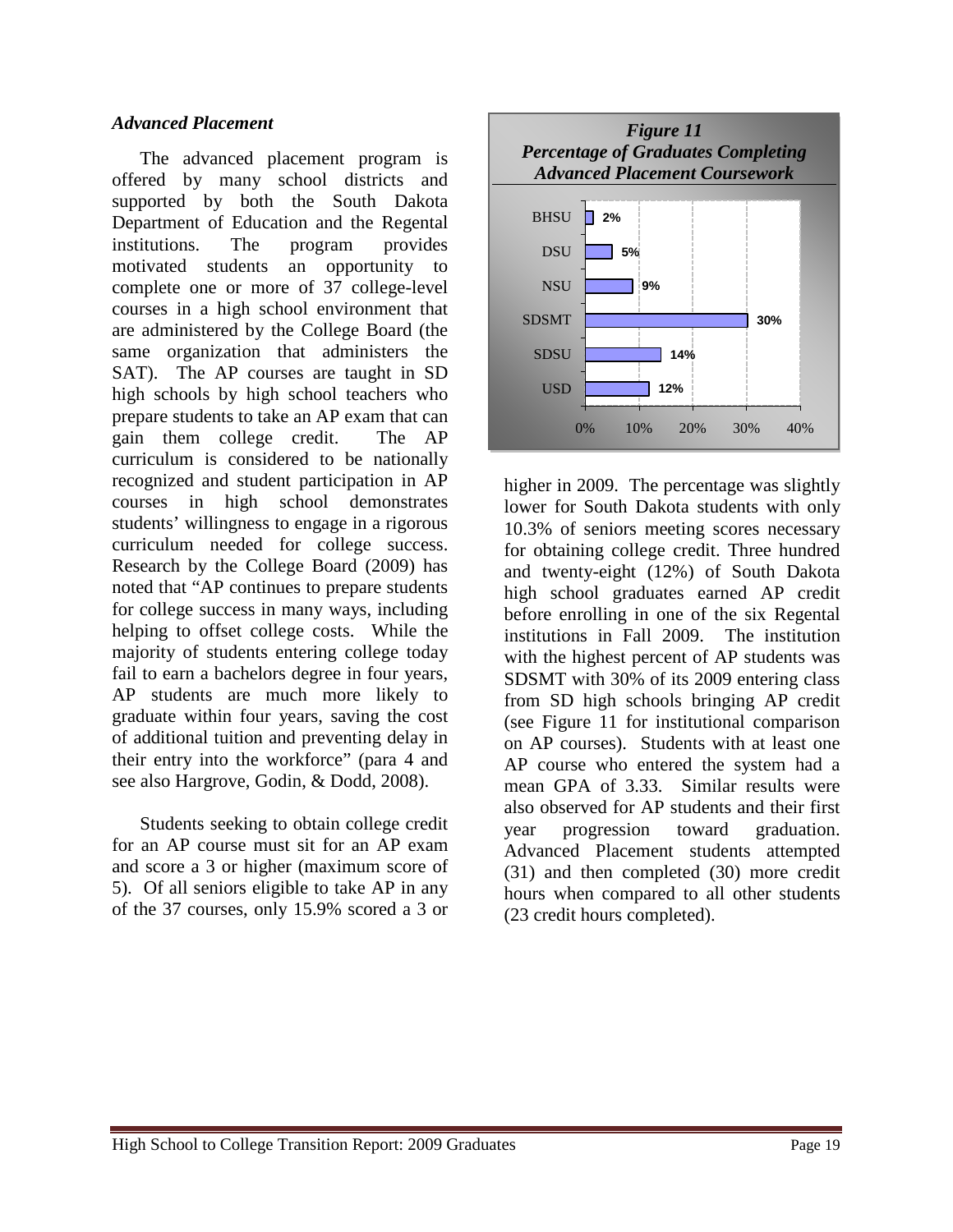- American Council on Education (2002). *Access and persistence: Findings from 10 years of longitudinal research on students.* Washington, DC: American Council on Education Center for Policy Analysis.
- ACT (2005a). *Courses count: Preparing students for postsecondary success.* Iowa City, IA: ACT Inc.
- ACT (2005b). *Crisis at the core: Preparing all students for college and work.* Iowa City, IA: ACT Inc.
- ACT (2008). ACT high school profile report: The graduating class of 2009, South Dakota. Retrieved October 1, 2009: [http:www.act.org/news/data/08/](http://www.act.org/news/data/08/pdf/states/Southdakota.pdf)  [pdf/states/Southdakota.pdf](http://www.act.org/news/data/08/pdf/states/Southdakota.pdf)
- College Board (2008). *The college board announces 2008 AP results: More U.S. students succeed on AP exams, predictors of success in college.* Retreived October 1, 2009: <http://www.collegeboard.com/press/> releases/203215.html
- College Board (2009). *The 5th annual AP report to the nation.* Retrieved October 1, 2009: http//www.collegeboard.com/ html/aprtn/pdf/ap\_report\_to\_the\_nation. pdf
- Hargrove, L., Godin, D., & Dodd, B. (2008). *College outcomes comparisons by AP and Non-AP high school experiences.* The College Board.
- National Center for Education Statistics (2003). *The condition of education 2003: Institutional retention and student persistence at 4 year institutions.*

Washington, DC: U.S. Department of Education.

- National Center for Higher Education Management Systems (2006). *College going rates of high school graduates directly from high school.* Retrieved October 1, 2009: http://www.highered info/dbbrowser/index.php?measures=32
- National Center for Higher Education Management Systems (2008). *Retention rates – first-time college freshman returning their second year.* Retrieved October 7, 2010: [http://www.higheredinfo.org/dbrowser/?](http://www.higheredinfo.org/dbrowser/?year=2008&level=nation&mode=map&state=0&submeasure=223) [year=2008&level=nation&mode=map&](http://www.higheredinfo.org/dbrowser/?year=2008&level=nation&mode=map&state=0&submeasure=223) [state=0&submeasure=223#](http://www.higheredinfo.org/dbrowser/?year=2008&level=nation&mode=map&state=0&submeasure=223)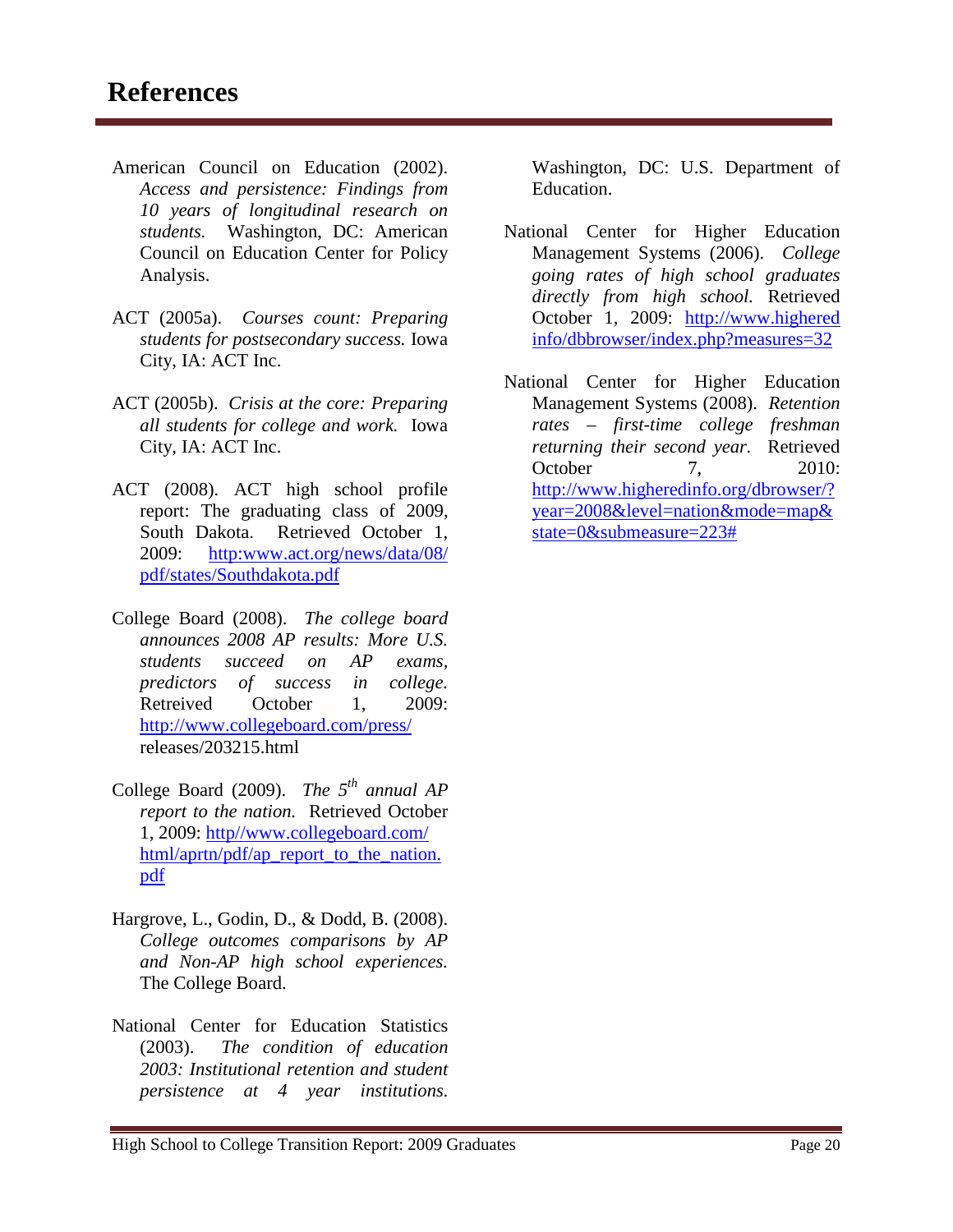Although the largest number of South Dakota high school graduates that enter the Regental system directly after graduation tend to attend full-time, a small number of graduates also enroll for coursework on a part-time basis. A total of 144 South Dakota high school graduates entered Regental institutions on a part-time basis (enrolled for fewer than 12 hours) in Fall 2009. These students represented approximately 5% of all South Dakota high school graduates entering Regental institutions during this time period. Of these 144 students, 81% were admitted into baccalaureate degree programs and 19% were admitted into associate degree programs. Additionally, a larger percentage of these students had been admitted into the system as exceptions to the Baccalaureate admission policy.

When examining performance indicators for these students, the average composite ACT score was significantly lower (20.1) when compared to the first-time, full-time students. Lastly, the average GPA for those students who finished the spring 2010 semester was a 2.23. These graduates had

| Table 12<br><b>Graduates Completed Fall &amp; Spring in</b><br><b>Regental System</b> |                       |                 |  |  |  |  |
|---------------------------------------------------------------------------------------|-----------------------|-----------------|--|--|--|--|
| <b>Entering</b><br><i>Institution</i><br><b>Graduates</b>                             |                       |                 |  |  |  |  |
|                                                                                       | Count                 | <b>Retained</b> |  |  |  |  |
| <b>BHSU</b>                                                                           | 22                    | $14^{(64\%)}$   |  |  |  |  |
| <i>DSU</i>                                                                            | 10                    | $10^{(100\%)}$  |  |  |  |  |
| <b>NSU</b>                                                                            |                       | $2^{(50\%)}$    |  |  |  |  |
| <b>SDSMT</b>                                                                          | $\mathcal{D}_{\cdot}$ | $1^{(50\%)}$    |  |  |  |  |
| <b>SDSU</b>                                                                           | 40                    | $25^{(63\%)}$   |  |  |  |  |
| <b>USD</b>                                                                            | 65                    | $55^{(65\%)}$   |  |  |  |  |
| <b>System</b>                                                                         | 144                   | $107^{(74\%)}$  |  |  |  |  |
|                                                                                       |                       |                 |  |  |  |  |

| Table 11<br><b>Graduates Retained at Same Institution</b><br><b>Spring 2010</b> |                          |                                     |  |  |  |
|---------------------------------------------------------------------------------|--------------------------|-------------------------------------|--|--|--|
| <i><b>Institution</b></i>                                                       | <b>Entering</b><br>Count | <b>Graduates</b><br><b>Retained</b> |  |  |  |
| <b>BHSU</b>                                                                     | 22                       | $15^{(68\%)}$                       |  |  |  |
| <b>DSU</b>                                                                      | 10                       | $\bm{Q}^{(90\%)}$                   |  |  |  |
| <b>NSU</b>                                                                      | 4                        | $2^{(50\%)}$                        |  |  |  |
| <b>SDSMT</b>                                                                    | $\mathcal{D}_{\cdot}$    | $1^{(50\%)}$                        |  |  |  |
| <b>SDSU</b>                                                                     | 40                       | $27^{(68\%)}$                       |  |  |  |
| <b>USD</b>                                                                      | 65                       | $57^{(88\%)}$                       |  |  |  |
| <b>System</b>                                                                   | 144                      | $111^{(77%)}$                       |  |  |  |

also attempted 22 credits during their first two semesters and completed 20.

#### *Retention and Completion Rates*

While it is difficult to provide a comprehensive report on such a small number of students, it is important to document the overall retention of these students since many ultimately enroll on a full-time basis. One hundred and eleven (77%) of these students were still enrolled as part-time students for Spring 2010. When comparing completion rates for both Fall 2009 and Spring 2010, Regental institutions retained 107 (73%) of the graduates during the 2009-10 academic year (see Table 12 for comparison of retention and completion rates by institution).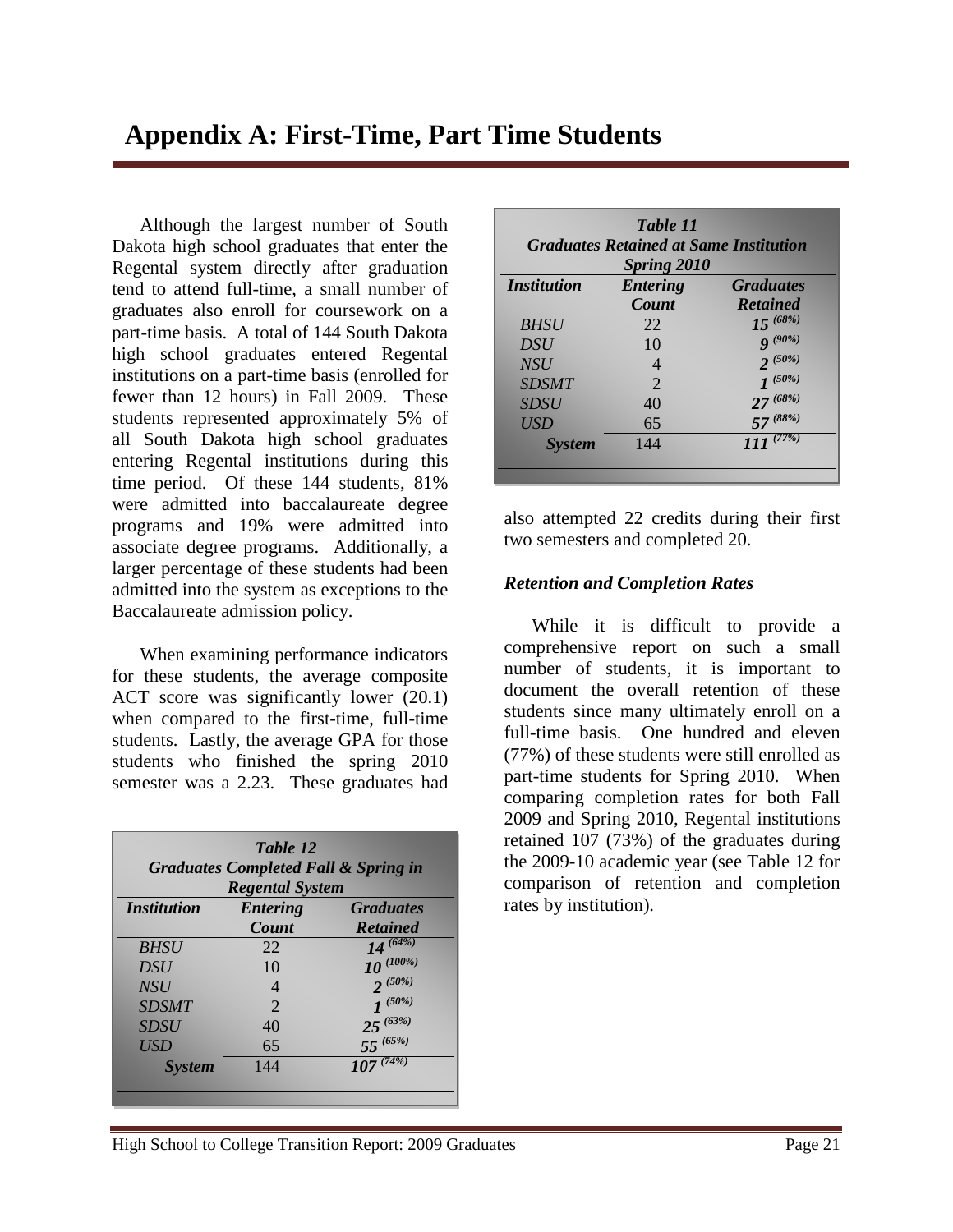### **Appendix B: Regent Scholars Curriculum**

To be eligible for the South Dakota Opportunity Scholarship, students are asked to completed the required number of high school courses in the following subjects.

- *Four units of English*: courses with major emphasis upon grammar, composition, or literary analysis. One year of debate instruction may be included to meet this requirement;
- *Four units of algebra or higher mathematics*: algebra, geometry, trigonometry, or other advanced mathematics, including accelerated or honors mathematics (algebra) provided at the  $8<sup>th</sup>$  grade level. Arithmetic, business, consumer or general mathematics, or other similar courses, are not included;
- *Four units of science, including three units of approved laboratory science*: courses in biology, chemistry, or physics in which at least one regular laboratory period is scheduled each week. Accelerated or honors science (biology, physics, or chemistry) provided in the 8<sup>th</sup> grade are accepted. Qualifying physical science or earth

science courses (with lab) may be accepted on a case-by-case basis;

- *Three units of social studies*: history, economics, sociology, geography, United States or South Dakota government, American Problems, and similar courses;
- *Two units of a modern or classical language, including American Sign Language*. The two units must be in the same language;
- *One unit of fine arts*: effective for the fall 2005 semester for students graduating from South Dakota high schools, one unit in art, theatre, or music. Such credit may be in appreciation, analysis, or performance. Through the fall 2004 semester for students graduating from South Dakota high schools, one-half unit of art, theatre, or music is required. Such credit may be in appreciation, analysis, or performance;
- *One half unit of computer science*: students must have basic keyboarding skills, experience in using computer word processing, database, and spreadsheet packages, and experience in using the Internet or other wide area networks.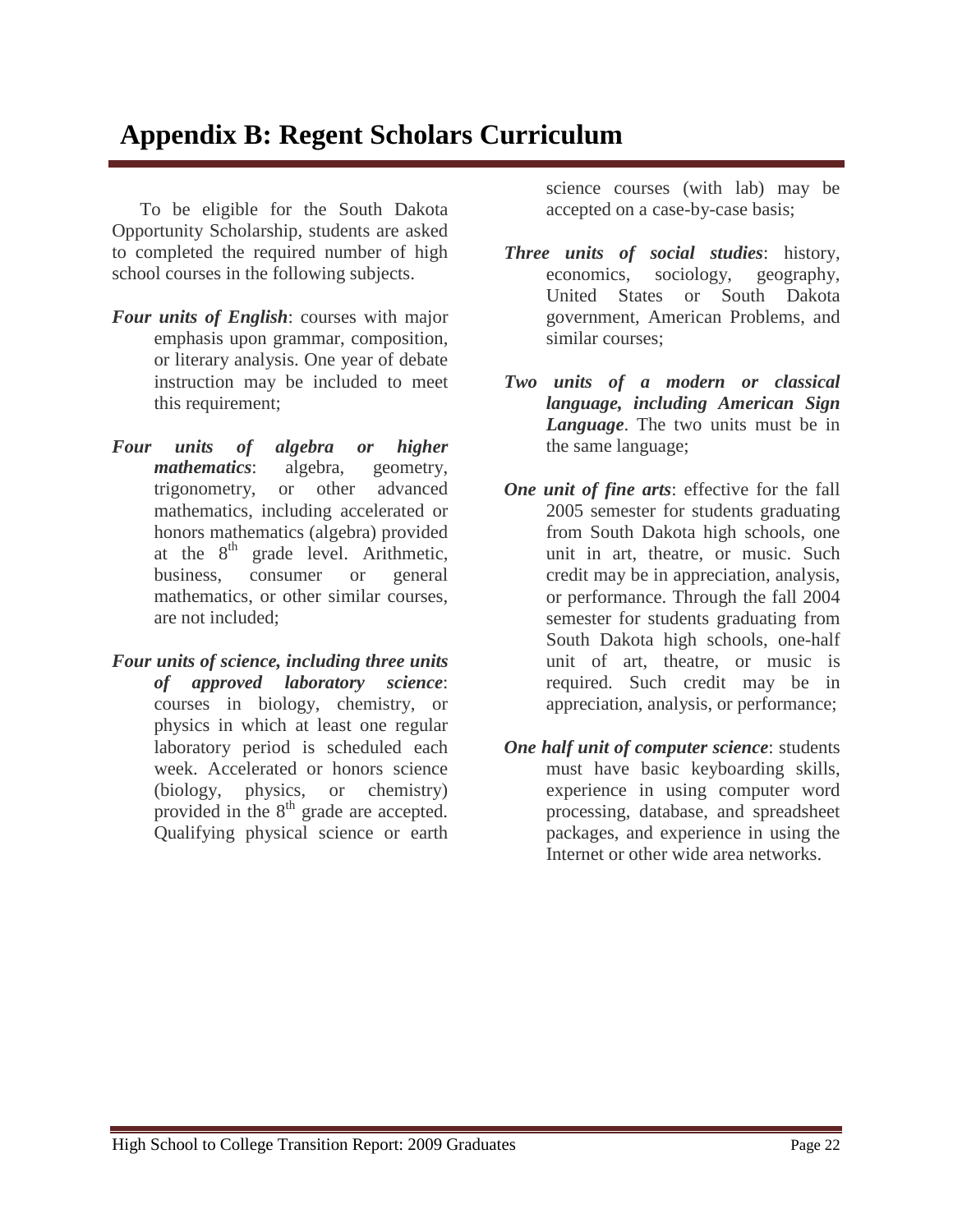SOUTH DAKOTA BOARD OF REGENTS - HIGH SCHOOL TO COLLEGE TRANSITION REPORT INDIVIDUAL HIGH SCHOOL REPORT<br>2007 SOUTH DAKOTA HIGH SCHOOL GRADUATES ENTERING REGENTAL INSTITUTIONS FALL 2007<br>AS FIRST-TIME FULL-TIME (ENROLLED FOR 12 OR MORE HOURS) DEGREE-SEEKING FRESHMEN

#### TABLE  $1 -$ =======

NUMBER OF 2007 GRADUATES ENTERING REGENTAL INSTITUTIONS

| I NSTI TUTI ON                | <b>NUMBER</b> |
|-------------------------------|---------------|
|                               |               |
| Black Hills State University  |               |
| Dakota State University       | 6             |
| South Dakota State University | 28            |
| University of South Dakota    | 27            |
| <b>TOTAL</b>                  |               |

#### TABLE 2 -  $B$

Year GRADUATES FIRST YEAR PERFORMANCE IN COLLEGE DURING 2007 - 2008

|                                                                                                  | <b>BACCALAUREATE</b>     |                                      |                                          | <b>ASSOCI ATE</b>                            |             |  | <b>TOTAL</b>         |                                                                                                     |                |                                      |                                          |                                              |
|--------------------------------------------------------------------------------------------------|--------------------------|--------------------------------------|------------------------------------------|----------------------------------------------|-------------|--|----------------------|-----------------------------------------------------------------------------------------------------|----------------|--------------------------------------|------------------------------------------|----------------------------------------------|
|                                                                                                  |                          | HIGH SCHOOL                          |                                          | SOUTH DAKOTA                                 | HIGH SCHOOL |  |                      | SOUTH DAKOTA<br>STU NO AV GPA STU NO AV GPA STU NO AV GPA STU NO AV GPA STU NO AV GPA STU NO AV GPA |                | HIGH SCHOOL                          | SOUTH DAKOTA                             |                                              |
| MATH REMEDIAL<br>ENGLI SH REMEDI AL<br>BOTH REMEDIAL<br>GEN ED<br>$CBAP*$<br>UNDUPLI CATED TOTAL | 10<br>4<br>47<br>5<br>61 | 2.51<br>2.44<br>3.03<br>3.41<br>2.92 | 554<br>225<br>120<br>1915<br>284<br>2574 | 2.33<br>2.14<br>2.05<br>2.98<br>3.29<br>2.85 |             |  | 22<br>14<br>35<br>64 | 2.38<br>2.16<br>1.81<br>3.15<br>2.92<br>2.87                                                        | 10<br>48<br>62 | 2.51<br>2.44<br>3.02<br>3.41<br>2.92 | 576<br>239<br>127<br>1950<br>287<br>2638 | 2.33<br>2.14<br>2.04<br>2.99<br>3.28<br>2.85 |

\*COLLEGE BOARD ADVANCED PLACEMENT - INCLUDES ALL SUBJECT AREAS

#### TABLE  $3 -$

======= 2007 GRADUATES COLLEGE PERFORMANCE COMPARED TO COMPOSITE ACT SCORE

|                       | ENTERING COHORT<br>STU NO | COMPOSITE ACT<br>STU NO<br><b>AVERAGE</b> |       | STU NO | <b>COLLEGE YEAR END</b><br>AV GPA |  |
|-----------------------|---------------------------|-------------------------------------------|-------|--------|-----------------------------------|--|
| SD HIGH SCHOOLS TOTAL | 62                        | 62                                        | 23.32 | 62     | 2.92                              |  |
|                       | 2664                      | 2658                                      | 23.23 | 2638   | 2.85                              |  |

#### TABLE  $4 -$

2007 GRADUATES ENROLLMENT IN MATHEMATICS AND ENGLISH

|                                  | STIL NO | HI GH SCHOOL<br><b>PERCENT</b> | STU NO | SOUTH DAKOTA<br><b>PERCENT</b> |
|----------------------------------|---------|--------------------------------|--------|--------------------------------|
| <b>MATHEMATICS</b>               |         |                                |        |                                |
| <b>REMEDIAL</b><br><b>GEN ED</b> | 10      | 16.13%                         | 576    | 21.83%                         |
| ALGE & BELOW CALC                | 39      | 62.90%                         | 1642   | 62.24%                         |
| <b>CALCULUS &amp; ABOVE</b>      | 15      | 24.19%                         | 480    | 18.20%                         |
| $CRAP*$                          | 0       | 0.00%                          | 120    | 4.55%                          |
| <b>ENGLISH</b>                   |         |                                |        |                                |
| <b>REMEDIAL</b>                  | 4       | 6.45%                          | 239    | 9.06%                          |
| <b>GEN ED</b>                    |         |                                |        |                                |
| <b>COMPOSITION</b>               | 54      | 87.10%                         | 2102   | 79.68%                         |
| ABOVE COMPOSITION                | 26      | 41.94%                         | 841    | 31.88%                         |
| $CRAP*$                          | 3       | 4.84%                          | 140    | 5.31%                          |
| UNDUPLI CATED TOTAL              | 62      |                                | 2638   |                                |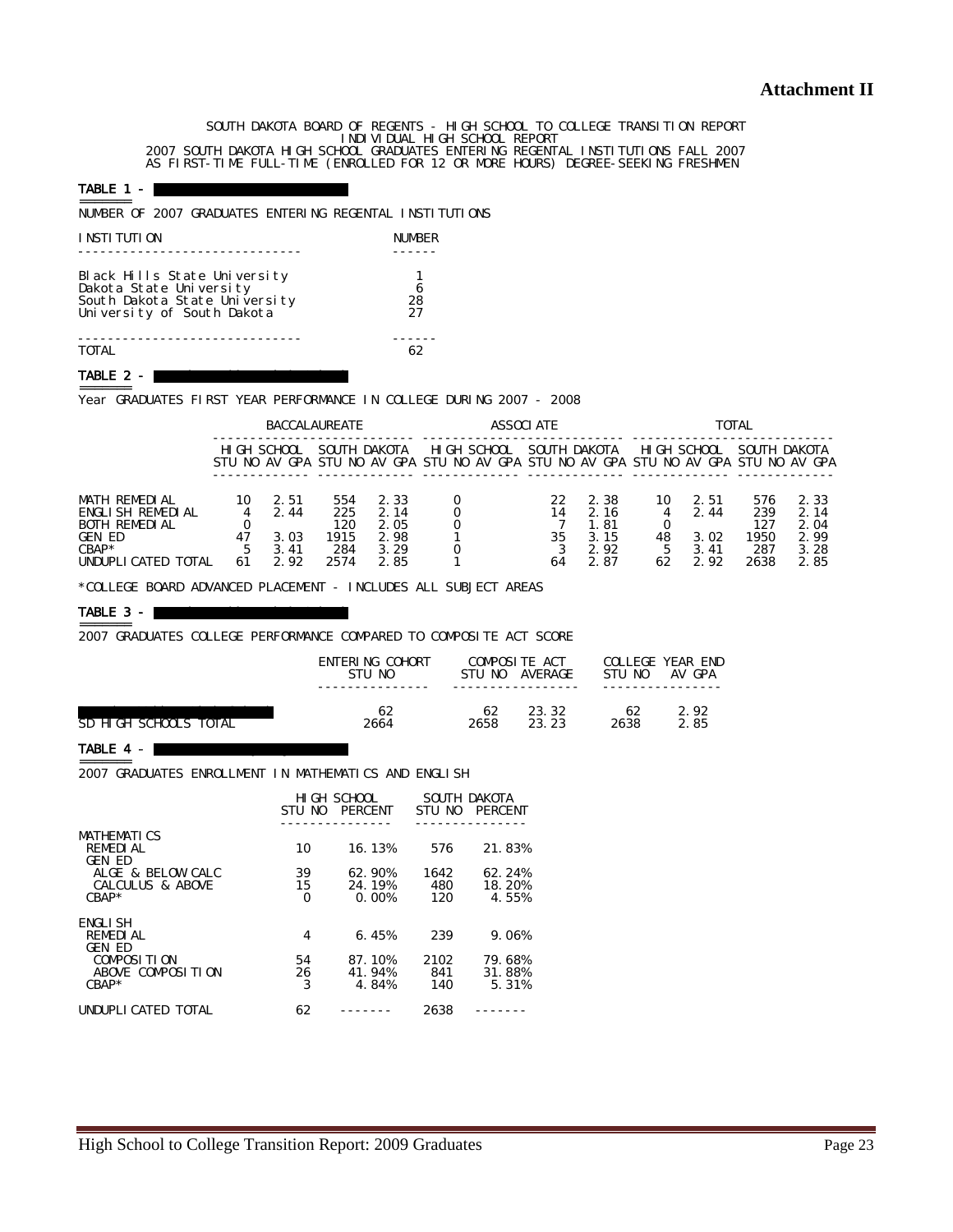#### **South Dakota Board of Regents – High School to College Transition Report Individual High School Report 2009 South Dakota High School Graduates Entering Regental Institutions Fall 2009**

|                                     | Number of $2009$            |                                                                            |               | <b>High School Graduates Entering Regental Institutions:</b> |                     |                  |
|-------------------------------------|-----------------------------|----------------------------------------------------------------------------|---------------|--------------------------------------------------------------|---------------------|------------------|
|                                     |                             | <b>Meeting Baccalaureate Degree Admissions Requirements by Institution</b> |               |                                                              |                     |                  |
|                                     |                             | <b>High School</b>                                                         |               |                                                              | <b>South Dakota</b> |                  |
| <i>Institution</i>                  | <i><b>Baccalaureate</b></i> | <i>Exception</i>                                                           | <b>Total</b>  | <i><b>Baccalaureate</b></i>                                  | <i>Exception</i>    | <b>Total</b>     |
| <b>Black Hills State University</b> | $2^{(3\%)}$                 | $0^{(0\%)}$                                                                | $2\%)$        | $349$ $(12\%)$                                               | $16^{(1\%)}$        | $365^{(12\%)}$   |
| Dakota State University             | $2^{(3\%)}$                 | $0^{(0\%)}$                                                                | $2^{(2\%)}$   | $178^{(6\%)}$                                                | $Q^{(0\%)}$         | $187^{(6\%)}$    |
| Northern State University           | $53^{(58\%)}$               | $5^{(5\%)}$                                                                | 58 (64%)      | $230^{(8\%)}$                                                | $14^{(1\%)}$        | $244^{(8\%)}$    |
| SD School of Mines & Technology     | 7(7%)                       | $\Omega^{(0\%)}$                                                           | $7^{(8\%)}$   | $174^{(6\%)}$                                                | $0^{(0\%)}$         | $174^{(6\%)}$    |
| South Dakota State University       | $Q^{(10\%)}$                | $0^{(0\%)}$                                                                | $Q^{(10\%)}$  | $1,248^{(42\%)}$                                             | $19^{(1\%)}$        | $1,267^{(43\%)}$ |
| University of South Dakota          | $12^{(13\%)}$               | $1(1\%)$                                                                   | $13^{(14\%)}$ | $674^{(23%)}$                                                | $23^{(1\%)}$        | $697^{(24%)}$    |
| <b>Total</b>                        | $85^{(95\%)}$               | $6^{(5\%)}$                                                                | 91            | $2,853^{(97\%)}$                                             | $81^{(3\%)}$        | 2,934            |
|                                     |                             |                                                                            |               |                                                              |                     |                  |

| Table 2                                                                                                                        |                                                 |                                                      |                |                                     |                     |                      |                |                      |                                  |                      |
|--------------------------------------------------------------------------------------------------------------------------------|-------------------------------------------------|------------------------------------------------------|----------------|-------------------------------------|---------------------|----------------------|----------------|----------------------|----------------------------------|----------------------|
| <b>First Year Performance for 2009 Graduates of</b><br><b>High School Entering Regental System</b>                             |                                                 |                                                      |                |                                     |                     |                      |                |                      |                                  |                      |
|                                                                                                                                |                                                 | <b>Number of Enrollments</b>                         |                | <b>Fall Semester Cumulative GPA</b> |                     |                      |                |                      | <b>First Year Cumulative GPA</b> |                      |
| <b>Performance Indicators</b>                                                                                                  | <b>High School</b>                              | <b>South Dakota</b>                                  |                | <b>High School</b>                  |                     | <b>South Dakota</b>  |                | <b>High School</b>   |                                  | <b>South Dakota</b>  |
| <b>Remedial Coursework Required</b>                                                                                            |                                                 |                                                      | #              | <b>GPA</b>                          | #                   | <b>GPA</b>           | #              | <b>GPA</b>           | #                                | <b>GPA</b>           |
| <b>Math Remedial</b>                                                                                                           | $25^{(28%)}$                                    | 698 $(24%)$                                          | 25             | 2.35                                | 697                 | 2.13                 | 22             | 2.40                 | 676                              | 2.05                 |
| <b>English Remedial</b>                                                                                                        | $12^{(13%)}$                                    | $418^{(14\%)}$                                       | 12             | 1.95                                | 417                 | 1.98                 | 12             | 2.12                 | 406                              | 1.90                 |
| <b>Both Remedial</b>                                                                                                           | $7^{(8\%)}$                                     | $270^{(9\%)}$                                        | $\overline{7}$ | 1.76                                | 269                 | 1.85                 |                | 1.72                 | 259                              | 1.75                 |
| <b>No Remedial Coursework Required</b>                                                                                         | $61^{(67\%)}$                                   | $2,088$ <sup>(71%)</sup>                             | 60             | 2.82                                | 2,086               | 2.81                 | 60             | 3.01                 | 2,062                            | 2.81                 |
| <b>College Readiness Benchmarks</b><br><b>None</b><br>1 to 3<br>All4                                                           | $10^{(11\%)}$<br>$51^{(56\%)}$<br>$30^{(33\%)}$ | $294$ $(10\%)$<br>$1,653^{(56\%)}$<br>$982^{(34\%)}$ | 10<br>50<br>30 | 1.90<br>2.57<br>3.05                | 293<br>1,651<br>982 | 2.00<br>2.49<br>3.02 | 10<br>42<br>25 | 1.90<br>2.79<br>3.24 | 284<br>1,632<br>965              | 1.88<br>2.49<br>3.03 |
| <b>Additional Characteristics</b><br><b>Opportunity Scholarship</b><br>Regents Scholar<br><b>Advanced Placement Coursework</b> | $20^{(22\%)}$<br>$20^{(22\%)}$<br>$15^{(17%)}$  | $1,300^{(44\%)}$<br>$929^{(32\%)}$<br>$324$ $(11\%)$ | 20<br>20<br>15 | 3.72<br>3.65<br>3.63                | 929<br>1,300<br>324 | 3.26<br>3.11<br>3.25 | 19<br>19<br>14 | 3.63<br>3.55<br>3.51 | 923<br>1,291<br>321              | 3.25<br>3.10<br>3.21 |

*Table 1*

| High School to College Transition Report: 2009 Graduates | $\bigcap$<br>$P_{\text{age}}$ 24 |
|----------------------------------------------------------|----------------------------------|
|                                                          |                                  |